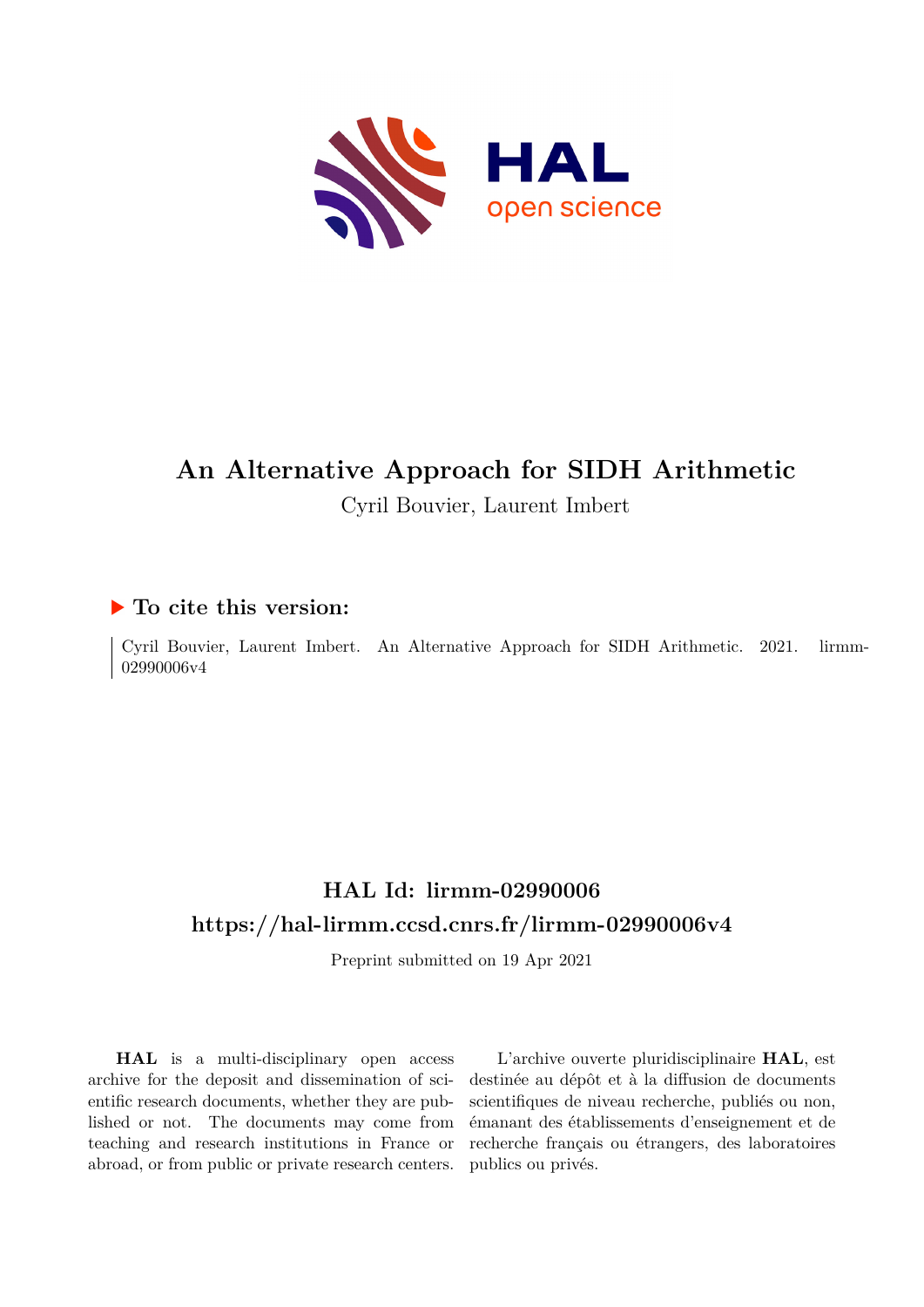## **An Alternative Approach for SIDH Arithmetic**

Cyril Bouvier and Laurent Imbert

LIRMM, Univ. Montpellier, CNRS, Montpellier, France

**Abstract.** In this paper, we present new algorithms for the field arithmetic layers of supersingular isogeny Diffie-Hellman; one of the fifteen remaining candidates in the NIST post-quantum standardization process. Our approach uses a polynomial representation of the field elements together with mechanisms to keep the coefficients within bounds during the arithmetic operations. We present timings and comparisons for SIKEp503 and suggest a novel 736-bit prime that offers a  $1.17\times$  speedup compared to SIKEp751 for a similar level of security.

**Keywords:** Supersingular isogeny Diffie-Hellman · Polynomial Modular Number System · Efficient arithmetic

## **1 Introduction**

Driven by recent advances in quantum computing and the potential threat on public-key cryptography [17,5], the National Institute of Standards and Technology (NIST) launched a post-quantum cryptography standardization process. Sixty-nine public-key encryption and signature algorithms entered the competition in 2017. After over a year of evaluation, NIST revealed a list of 26 candidates selected for a second round of evaluation. At the end of July 2020, a list of seven third-round finalists (4 encryption/KEMs, 3 digital signature schemes) together with eight alternate candidates (5 encryption/KEMs, 3 digital signature schemes) was made public.

One of the encryption/KEMs 3rd-round alternate candidate is based on the Supersingular Isogeny Diffie-Hellman (SIDH) scheme proposed in 2011 by Jao and De Feo [11]. Its security relies on the hardness of computing a smooth-degree isogeny between two supersingular elliptic curves. The resulting NIST proposal, called SIKE for Supersingular Isogeny Key encapsulation [12], includes various optimizations from recent works such as [7] and [9]. SIKE is the only candidate based on isogenies between elliptic curves. A noteworthy advantage of SIKE over the other candidates is its very small public key sizes  $-$  the smallest of all encryption and KEMs schemes – as well as very small cyphertexts. However, as pointed out in [1]: "The main drawback to SIKE is that its performance (measured in clock cycles) is roughly an order of magnitude worse than many of its competitors. Much work has been done to optimize implementations, including the compressed-key version, and it is hoped that such optimizations continue."

This is exactly the purpose of the present work dedicated to the arithmetic of SIDH. The theoretical foundations of isogeny-based cryptography are beyond the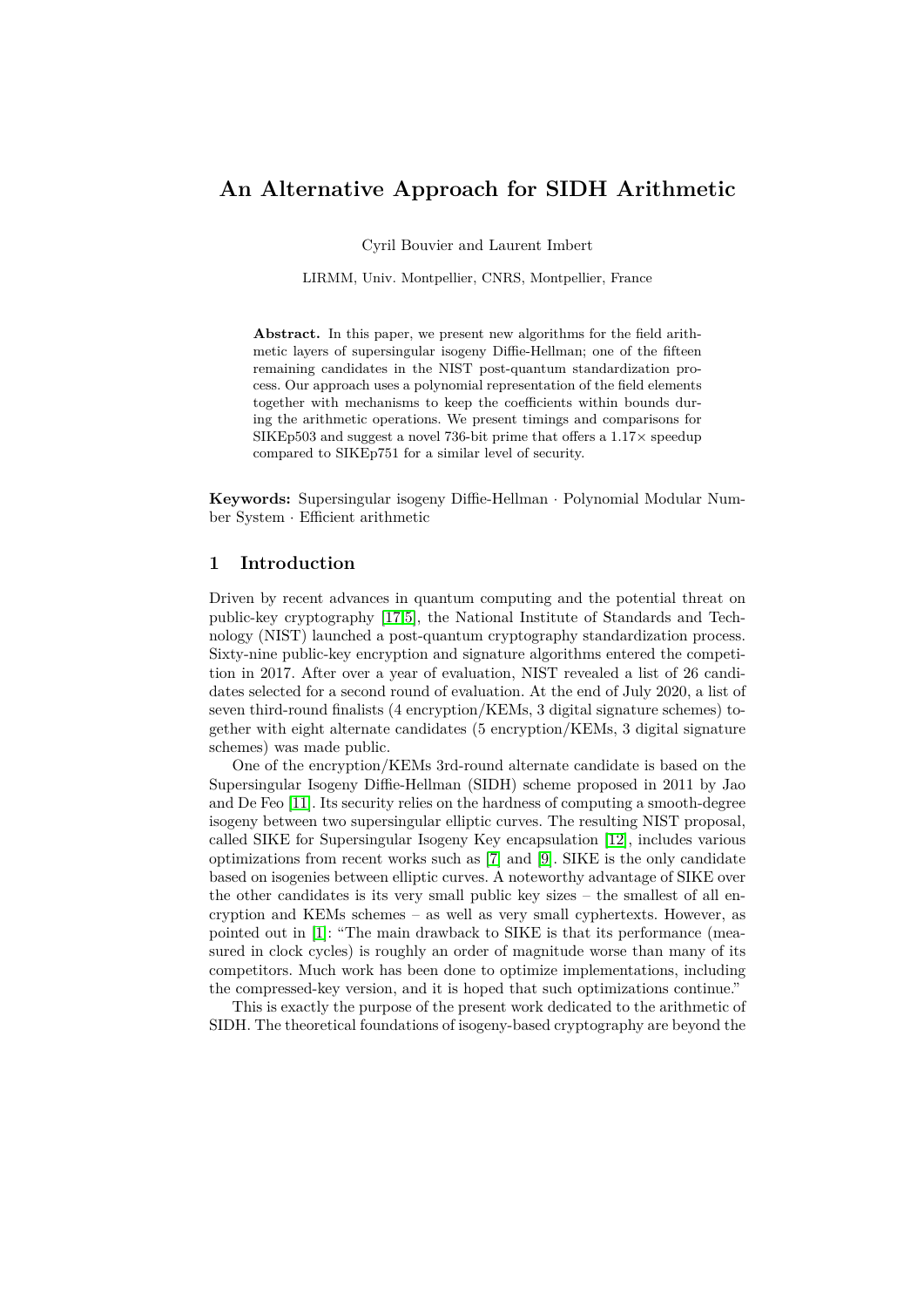scope of this paper. We refer the newcomer to this field of research to [6,18,8,10] to only cite a few.

SIDH requires intensive computations in a quadratic extension of the finite field  $\mathbb{F}_p$ , where *p* is a prime of the form  $p = c \cdot p_A^{e_A} \cdot p_B^{e_B} \pm 1$  for some primes  $p_A$ ,  $p_B$  and some small *c*. The smallest value between  $p_A^{\epsilon_A}$  and  $p_B^{e_B}$  dictates the security level of the protocol. The primes  $p_A$  and  $p_B$  are thus chosen so that  $p_A^{e_A}$ and  $p_B^{e_B}$  are roughly the same size; preferably  $p_A^{e_A} \approx p_B^{e_B} \approx \sqrt{p}$ .

SIKE targets four security levels. The NIST proposal contains two algorithms called SIKE.PKE for public-key encryption and SIKE.KEM for key encapsulation mechanism. Both are implemented with four sets of parameters denoted SIKEpxxx, where  $xx \in \{434, 503, 610, 751\}$  corresponds to the bitlength of p. For all of these primes,  $c = 1$ ,  $p_A = 2$ ,  $p_B = 3$  and  $p \equiv 3 \mod 4$ . The quadratic extension  $\mathbb{F}_{p^2}$  can thus be represented as  $\mathbb{F}_p(i)$  with  $i^2 = -1$ . The arithmetic layers implemented in SIKE are already highly optimized. The field level notably makes use of a very efficient Montgomery reduction that benefits from the special form of  $p$  (see [4] for more details).

In this paper, we propose a new, efficient way to perform the arithmetic in  $\mathbb{F}_{p^2}$  for these special SIDH primes. Our arithmetic relies on the concept of Polynomial Modular Number Systems (PMNS) proposed by Bajard, Imbert and Plantard [2] as an alternative approach for performing the arithmetic modulo *N*. In a PMNS, the elements are represented as polynomials of bounded degree, and the basic arithmetic operations are carried out using polynomial arithmetic. In section 2, we extend the initial definition of PMNS to any finite field  $\mathbb{F}_{p^k}$ and we present generic algorithms for the conversions from and into PMNS, and for the basic arithmetic operations. Ideally, we want the polynomial coefficients to be as small as possible. The main difficulty, only partially solved in [2], is to perform the arithmetic operations while keeping these coefficients small. In Section 3, we present a Montgomery-like coefficient reduction algorithm first suggested in [16] for prime fields  $\mathbb{F}_p$ , that can be used to solve this problem. In Algorithm 1, we give an extended generic version that works for any finite field  $\mathbb{F}_{p^k}$ . The principal contribution of this work is a special case of PMNS perfectly suited to the arithmetic of SIDH. We present optimized arithmetic algorithms and some implementation details in Section 4. Finally, we illustrate the efficiency of our approach with some experimental results and some comparisons with the SIKE parameters in Section 5. In particular, we suggest a new prime *p*736 which outperforms SIKEp751 by approximately 17% for a similar level of security. Our code is available at <https://gitlab.inria.fr/ciao/pmns-for-sidh>.

During the development of this work, a preprint posted on the IACR eprint archive [19] suggested a "new data representation", used to improve the arithmetic of SIDH. In reality, this "new" representation is a PMNS representation, which the authors did not seem to be aware of. Their coefficient reduction strategy is inspired by a modified Barrett algorithm from [13]. Unfortunately, their implementation is an order of magnitude slower than both the optimized version of SIKE and the present work.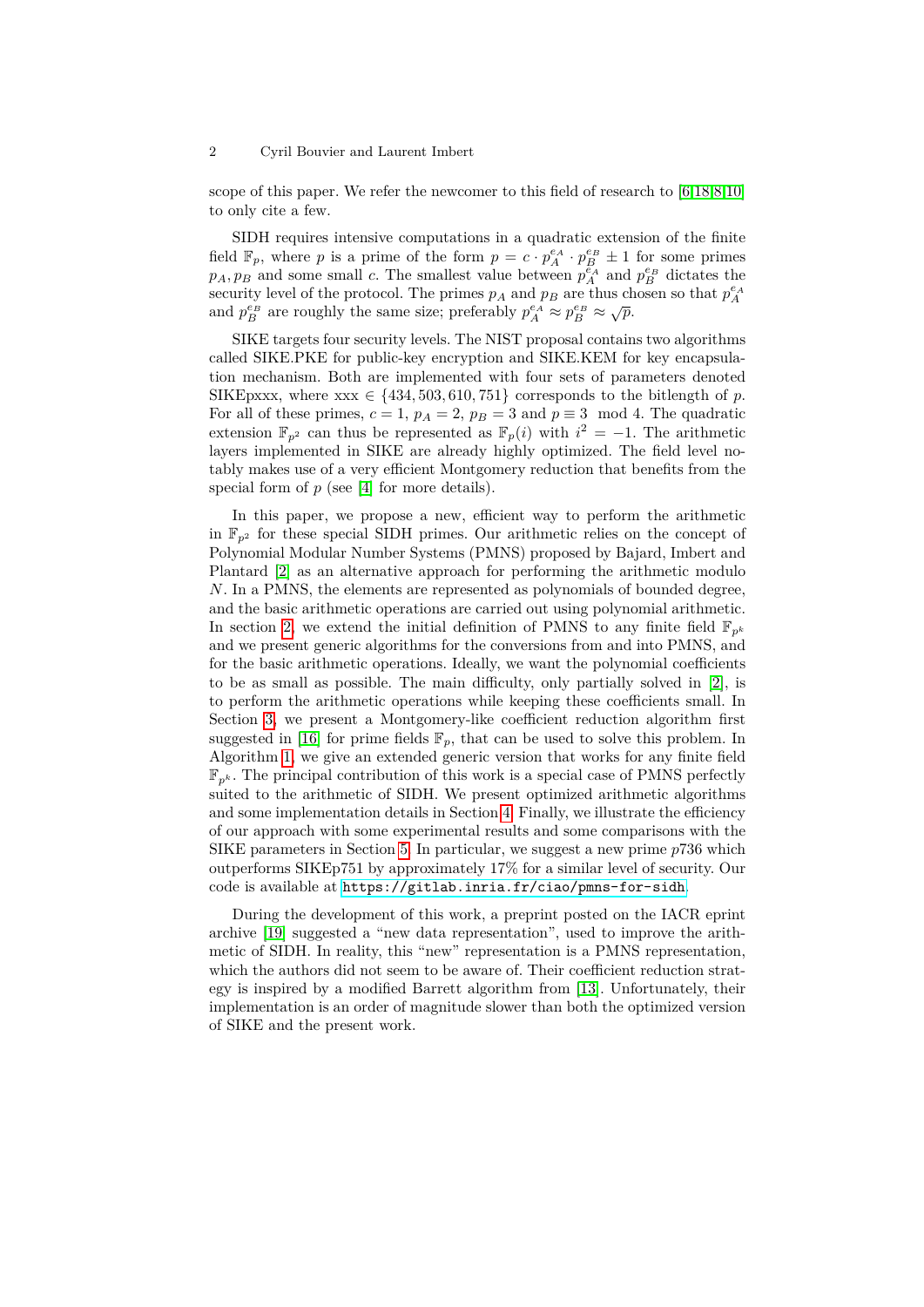## **2 PMNS for Finite Fields**

The Polynomial Modular Number System (PMNS) [2] was introduced to perform arithmetic in rings  $\mathbb{Z}/N\mathbb{Z}$ , with N being any positive integer, using integer polynomial arithmetic. It was used, in particular, to perform arithmetic in prime fields. In this section, we will extend the definition of PMNS representation to include all finite fields.

**Definition 1 (PMNS basis and** *γ***-representation).** *Let p be a prime, k a positive integer and*  $\mathbb{F}_{p^k}$  *be the finite field with*  $p^k$  *elements. Moreover, let n be a positive integer and*  $\dot{E}$  *a degree-n polynomial such that*  $E$  *has a root*  $\gamma \in \mathbb{F}_{p^k}$  *of algebraic degree*  $k$ *. Let*  $\Gamma$  *denotes the minimal polynomial of*  $\gamma$ *.* 

*The tuple*  $\mathcal{B} = (p, k, n, \Gamma, E, \gamma)$  *is called a PMNS basis for the field*  $\mathbb{F}_{p^k}$ *.* 

*A* polynomial  $V \in \mathbb{Z}[X]$  of degree  $\lt n$  such that  $V(\gamma) = v$ , with  $v \in \mathbb{F}_{n^k}$ , is *called a γ-representation of v in the PMNS basis* B*.*

Note that, by definition of  $\gamma$ , the polynomial *Γ* has degree exactly *k*; and since *Γ* is the minimal polynomial of  $\gamma$ , we also have  $k \leq n$ . Thus, for all *v* in  $\mathbb{F}_{p^k}$ , the expansion of *v* in the basis  $(1, \gamma, \ldots, \gamma^{k-1})$  of  $\mathbb{F}_{p^k}$  is a trivial  $\gamma$ -representation for *v*. Therefore, every elements of  $\mathbb{F}_{p^k}$  admits a *γ*-representation. However, an element of  $\mathbb{F}_{p^k}$  may have multiple *γ*-representations. We say that two integer polynomials U and V are equivalent if they represent the same element in  $\mathbb{F}_{p^k}$ , i.e. if  $U(\gamma) = V(\gamma)$ .

*Example 2.* The parameters  $p = 19$ ,  $k = 1$ ,  $n = 3$ ,  $\Gamma = X - 7$ ,  $E = X^3 - 1$ ,  $\gamma = 7$  define a PMNS basis for the prime field  $\mathbb{F}_{19}$ . It is easy to verify that  $\Gamma(\gamma) \equiv E(\gamma) \equiv 0 \pmod{19}$ . In Table 1, we list all the *γ*-representations of the elements of  $\mathbb{F}_{19}$  with coefficients in  $\{-1,0,1\}.$ 

**Table 1.**  $\gamma$ -representations of the elements of  $\mathbb{F}_{19}$  with coefficients in  $\{-1,0,1\}$  in the PMNS basis  $\mathcal{B} = (19, 1, 3, X - 7, X^3 - 1, 7)$ .

| $v \in \mathbb{F}_{19}$     | $\gamma$ -representations |    | $v \in \mathbb{F}_{19}$ $\gamma$ -representations |
|-----------------------------|---------------------------|----|---------------------------------------------------|
| $\Omega$                    | $-X^2-X-1$ , 0, $X^2+X+1$ | 10 | $X^2-1$                                           |
| 1                           | $-X^2-X$ , 1              | 11 | $-X-1$ , $X^2$                                    |
| $\mathcal{D}_{\mathcal{L}}$ | $-X^2-X+1$                | 12 | $-X, X^2+1$                                       |
| 3                           | $X^2 - X - 1$             | 13 | $-X+1$                                            |
| $\overline{4}$              | $X^2-X$                   | 14 | $-X^2+X-1$                                        |
| 5                           | $X^2 - X + 1$             | 15 | $-X^2+X$                                          |
| 6                           | $X-1$                     | 16 | $-X^2+X+1$                                        |
| 7                           | $-X^2-1$ , X              | 17 | $X^2 + X - 1$                                     |
| 8                           | $-X^2$ , $X+1$            | 18 | $-1, X^2 + X$                                     |
| 9                           | $-X^2+1$                  |    |                                                   |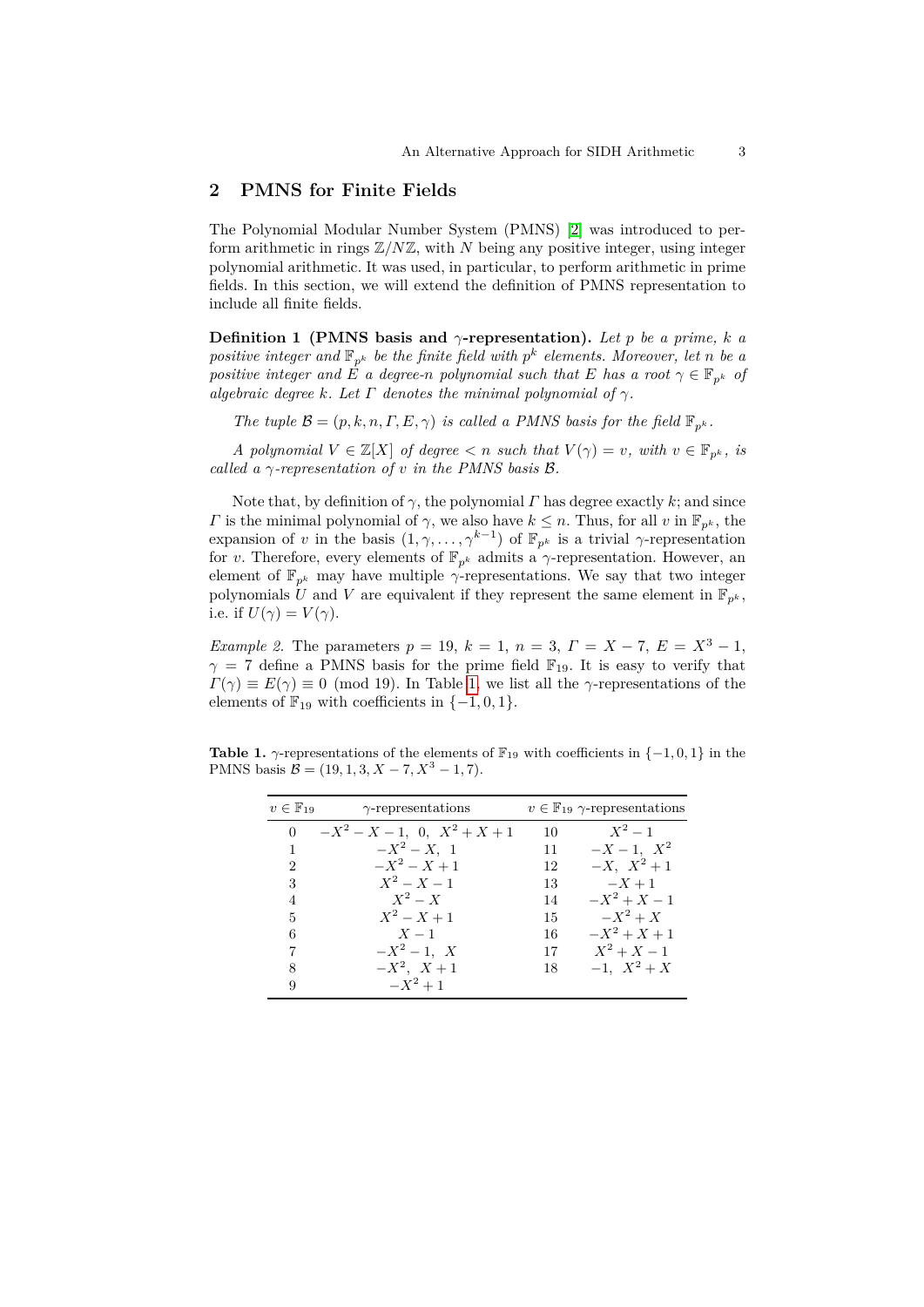*Example 3.* The parameters  $p = 5$ ,  $k = 2$ ,  $n = 4$ ,  $\Gamma = X^2 - 2$ ,  $E = X^4 + 1$ ,  $\gamma = \sqrt{2}$  define a PMNS basis for the field  $\mathbb{F}_{5^2}$ . It is easy to verify that  $\Gamma(\gamma) \equiv$  $E(\gamma) = 0$  in  $\mathbb{F}_{5^2}$ . Considering this PMNS basis with coefficients bounded by 2 in absolute value, we can see that, for example, 3 2 admits two *γ*-representations absolute value, we can see that, for example,  $3\sqrt{2}$  admits two  $\gamma$ -representations  $(-X^3 \text{ and } X^3 + X)$  and  $3 + \sqrt{2}$  admits four  $\gamma$ -representations  $(X^3 - X^2 - X,$  $-X^2 + X$ ,  $X^3 + X^2 - X + 1$ ,  $X^2 + X + 1$ ).

Although *γ*-representations always exist, in practice, we are interested in polynomials with small coefficients.

**Definition 4 (reduced representations).** *Let* B *be a PMNS basis and let ρ be a positive integer. A*  $\gamma$ *-representation*  $V$  *of*  $v \in \mathbb{F}_{p^k}$  *is said to be*  $\rho$ *-reduced if all the coefficients of the polynomial V are less than ρ in absolute value, i.e.*  $|v_i| < \rho$ , for  $0 \leq i < n$ . (In the rest of this article, we may simply use the term *reduced when there is no ambiguity on ρ.)*

In practice, we will work with  $\rho$ -reduced  $\gamma$ -representations, with well chosen values of  $\rho$ . If  $\rho$  is too small, it may happen that some elements of  $\mathbb{F}_{p^k}$  have no *ρ*-reduced *γ*-representation. A lower bound on values  $ρ$  for which all elements of  $\mathbb{F}_{p^k}$  have a *ρ*-reduced *γ*-representation can be computed by considering a particular lattice associated to the PMNS basis. For a PMNS basis  $\mathcal{B}$ , let  $\mathcal{L}_{\mathcal{B}}$ denote the lattice over  $\mathbb{Z}^n$  generated by the set of vectors corresponding to integer polynomials  $Z \in \mathbb{Z}[X]$  of degree at most  $n-1$  such that  $Z(\gamma) = 0$  in  $\mathbb{F}_{p^k}$ . An elementary basis of  $\mathcal{L}_\mathcal{B}$  is given by the *n* polynomials  $p, pX, \ldots, pX^{k-1}$ ,  $\dot{X}^k - \gamma^k$ ,  $X^{k+1} - \gamma^k X$ , ...,  $X^{n-1} - \gamma^k X^{n-1-k}$ , or equivalently by the following  $n \times n$ , integer row-matrix

$$
\mathcal{L}_{\mathcal{B}} = \begin{pmatrix}\np & 0 & \cdots & \cdots & \cdots & \cdots & 0 \\
0 & \ddots & & & & \vdots \\
\vdots & \ddots & & & & \vdots \\
0 & \cdots & 0 & p & 0 & 0 & \cdots & 0 \\
-\gamma^{k} & 0 & \cdots & 0 & 1 & 0 & \cdots & 0 \\
0 & \ddots & & & & & \vdots \\
\vdots & & & & & \ddots & 0 \\
0 & \cdots & 0 & -\gamma^{k} & 0 & \cdots & 0 & 1\n\end{pmatrix} .
$$
\n(1)

Let *A* be the row-matrix of any basis of  $\mathcal{L}_{\mathcal{B}}$  and let  $||A||_1$  be its 1-norm, defined as  $||A||_1 = \max_{i} {\sum_{i=0}^{n} |a_{i,j}|}, 0 \leq j < n$ . Then, using [3, Theorem 2.2] we know that if  $\rho > \frac{1}{2} ||A||_1$ , then there exist at least one  $\rho$ -reduced  $\gamma$ -representation for every element of  $\mathbb{F}_{p^k}$ . This result means that any lattice reduction algorithm (assuming *n* is not too large) such as LLL or BKZ can be used to determine a lower bound on the values of *ρ* that are valid to define a notion of reduction for a PMNS basis.

In the next sections, we present generic algorithms for the conversions from and into PMNS and for the basic arithmetic operations. As we shall see, the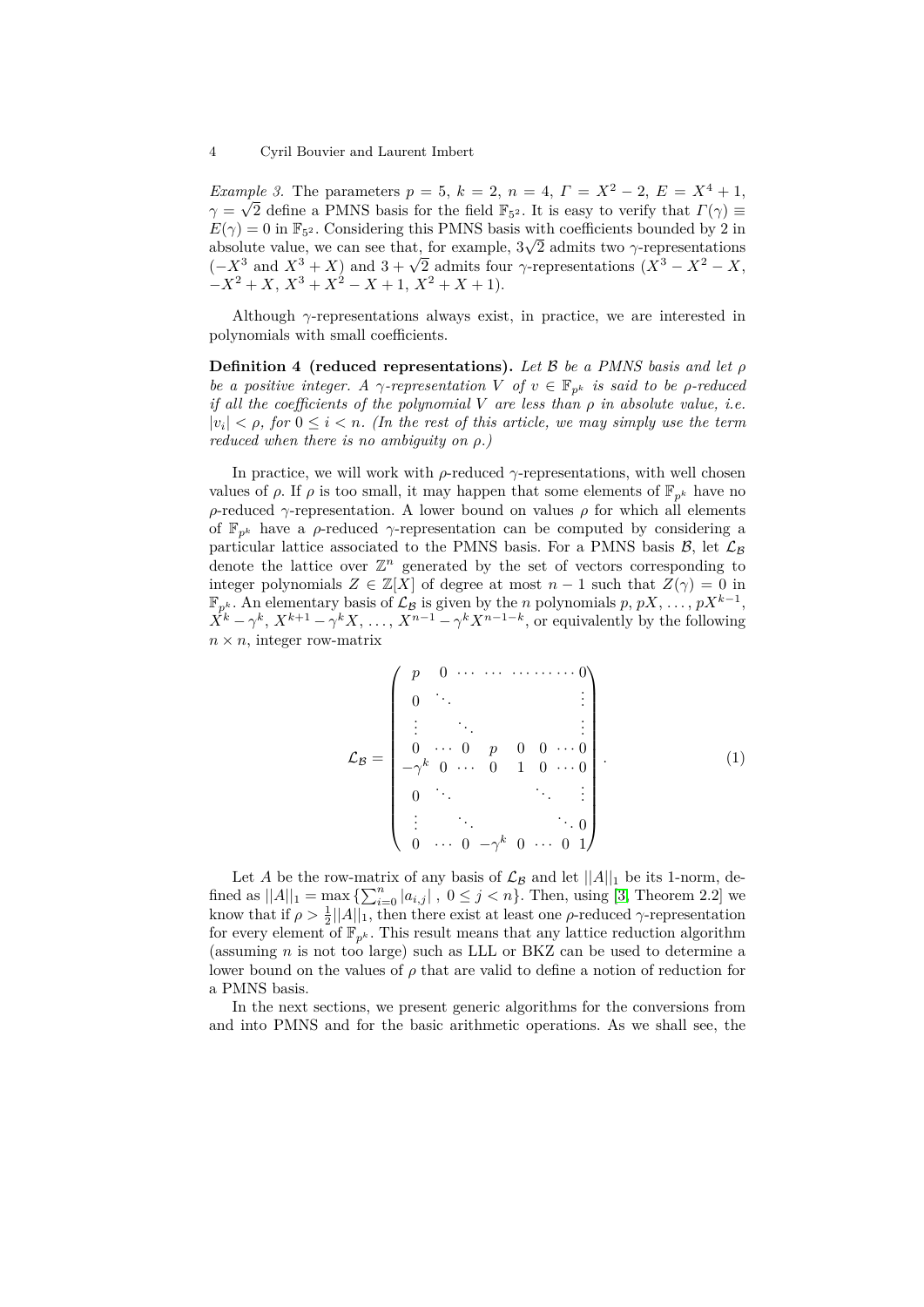main and only stumbling block is to ensure that the output results have reduced coefficients.

#### **2.1 Conversions and Basic Arithmetic Operations**

*From PMNS:* Given a  $\gamma$ -representation  $V \in \mathbb{Z}[X]$ , computing the corresponding element in  $\mathbb{F}_{p^k}$  is just a matter of evaluating *V* at  $\gamma$ , with arithmetic operations carried out in  $\mathbb{F}_{p^k}$ .

*To PMNS:* Given  $v \in \mathbb{F}_{p^k}$ , computing a *γ*-representation for *v* is equivalent to writing *v* in the basis  $(1, \gamma, ..., \gamma^{k-1})$ . However, in general, the obtained representation is not reduced.

*Addition/Subtraction:* A  $\gamma$ -representation of the sum  $u+v$  (resp. difference  $u-v$ ) is computed by adding (resp. subtracting) the corresponding polynomials *U* and *V*. Again, the resulting polynomial may not be reduced.

*Multiplication:* A *γ*-representation of the product *uv* can be computed in two steps. We first compute  $W = U \times V$  so that  $W(\gamma) = U(\gamma)V(\gamma) = uv$  in  $\mathbb{F}_{n^k}$ . Since deg  $W \leq 2n-2$ , we reduce the degree by computing  $W' = W \mod E$ . We have  $W' = W - QE$  for some polynomial *Q*, with deg  $W' <$  deg  $E = n$ . Since  $\gamma$ is a root of *E*,  $W'(\gamma) = W(\gamma)$ . Thus, *W'* is a  $\gamma$ -representation of *uv*. However, as for the addition, this representation is not reduced.

Note that the polynomial  $E$  can be freely chosen. In practice, we will often choose  $E = X^n - e$ , with  $e \in \mathbb{Z}$ , as it allows for faster algorithms. It is also easier to compute useful bounds in this case. For example, if *U* and *V* are both *ρ*-reduced *γ*-representations, then it is not difficult to see that the coefficients of  $W' = UV \mod (X^n - e)$  are bounded by  $n|e| \rho^2$  in absolute value.

## **2.2 Coefficient Reduction**

Let  $\mathcal{B} = (p, n, k, \Gamma, E, \gamma)$  be a PMNS basis and  $\mathcal{L}_{\mathcal{B}}$  be the associated lattice given in (1). According to [3], we know that if  $\rho > \frac{1}{2} ||A||_1$  for some basis A of  $\mathcal{L}_{\mathcal{B}}$ , then all the elements of  $\mathbb{F}_{p^k}$  admit a  $\rho$ -reduced  $\gamma$ -representation. Computing a *ρ*-reduced *γ*-representation for  $v \in \mathbb{F}_{p^k}$  from V, an equivalent non-reduced one, amounts to reducing the vector corresponding to the polynomial *V* modulo the lattice  $\mathcal{L}_B$ . We thus need a way to efficiently find a lattice vector that is close enough to  $V$ . (In general we do not need to compute the closest vector to  $V$ .)

In [2], Bajard et al. suggested to perform this operation through lookup tables. A lattice vector close to *V* is retrieved from a precomputed table, using the most significant bits of the coefficients of *V*. The retrieved vector is then subtracted from *V* to obtain a reduced representation. The size of the precomputed table depends on the number of bits that need to be reduced. This approach may be appropriate for a very few bits, but becomes unpractical as the number of bits to reduce grows. In order to manage larger reductions, the authors of [2]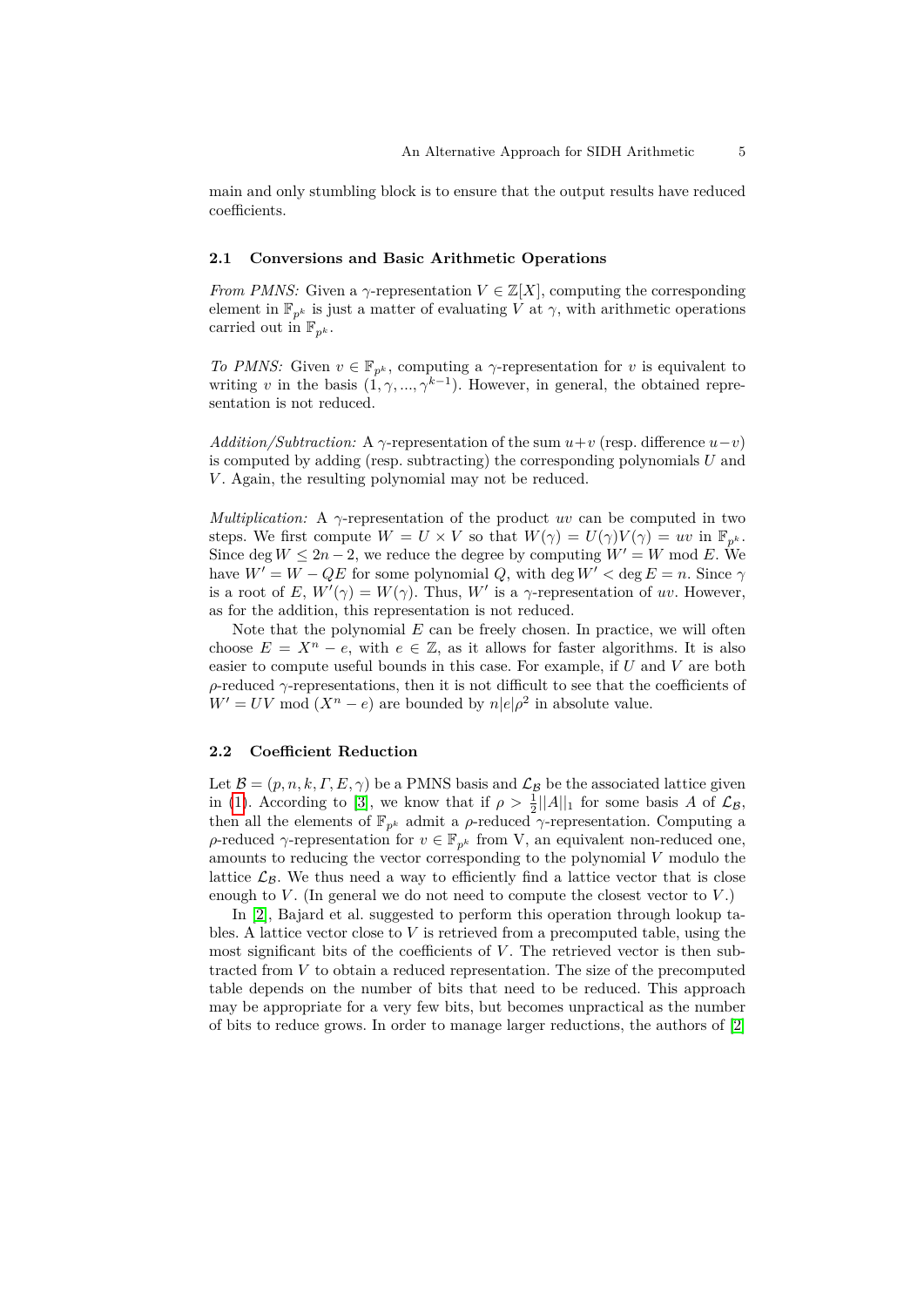present various strategy to reduce the size of the required tables at the cost of some extra arithmetic operations.

The next section presents an alternative approach that do not require any table. First suggested in [16] for prime fields  $\mathbb{F}_p$ , it naturally extends to any finite field  $\mathbb{F}_{p^k}$ . It is inspired by Montgomery multiplication/reduction [15]. Therefore, it is only stable in the so-called Montgomery representation, and can only be used after a multiplication. In Section 4.2, we detail our reduction strategy after an addition in the case of special PMNS basis for SIDH.

## **3 PMNS Coefficient Reduction à la Montgomery**

Given a *γ*-representation *C* of some field element  $c \in \mathbb{F}_{p^k}$ , Algorithm 1 below computes a  $\gamma$ -representation of  $c/2^{\omega}$  whose coefficients are approximately  $\omega$  bits smaller than those of  $c$ . The value  $2^{\omega}$  plays the same role as the Montgomery constant. In practice  $\omega$  is chosen according to the size of  $\rho$ ; the smaller integer multiple of the word-size larger than  $\rho$  is a common choice. The algorithm also needs a *γ*-representation of zero, denoted *M* in Algorithm 1. Any representation of zero that is invertible in  $(\mathbb{Z}/2^{\omega}\mathbb{Z})[X]/(E)$  is an acceptable choice for *M*.

| <b>Algorithm 1</b> (Generic) Montgomery coefficient reduction                                                            |  |
|--------------------------------------------------------------------------------------------------------------------------|--|
| <b>Input:</b> C a $\gamma$ -representation of $c \in \mathbb{F}_{n^k}$ , M a $\gamma$ -representation of zero and M' the |  |
| inverse of $-M$ in $(\mathbb{Z}/2^{\omega}\mathbb{Z})[X]/(E)$ .                                                          |  |
| <b>Output:</b> R a $\gamma$ -representation of $c/2^{\omega}$                                                            |  |
| 1: $Q \leftarrow CM' \mod E \mod 2^{\omega}$                                                                             |  |
| 2: $R \leftarrow (C + QM \mod E)/2^{\omega}$                                                                             |  |
| 3: return $R$                                                                                                            |  |

In order to prove the correctness of Algorithm 1, simply observe that in the ring  $(\mathbb{Z}/2^{\omega}\mathbb{Z})[X]/(E)$ , the polynomial  $C + QM$  is zero, so the last division is exact. Moreover, since  $M(\gamma) = 0$  in  $\mathbb{F}_{p^k}$ , we have  $(C + QM)(\gamma) = C(\gamma)$  in  $\mathbb{F}_{p^k}$ so that *R* is a  $\gamma$ -representation of  $c/2^{\omega}$ .

In general, it is difficult to derive useful bounds on the size of the output coefficients. However, in the case  $E = X^n - e$ , with  $e \in \mathbb{Z}$ , we can show that the size of the output coefficients are approximately  $\omega$  bits smaller than those of the input. If we assume that  $M$  is  $\rho$ -reduced and that the coefficients of  $C$  are less than  $2<sup>t</sup>$  in absolute value, with  $t$  a positive integer, then the coefficients of  $C + QM$  mod *E* are less than  $2^{t} + 2^{\omega}n|e|\rho$  in absolute value. Thus, the coefficients of the output are less than  $2^{t-\omega} + n|e|\rho$  in absolute value.

In the rest of this paper, we concentrate our attention on a special class of PMNS basis well suited to SIDH. In particular, we shall explain how this generic algorithm can be used to efficiently reduce the coefficients after a multiplication of two reduced *γ*-representations.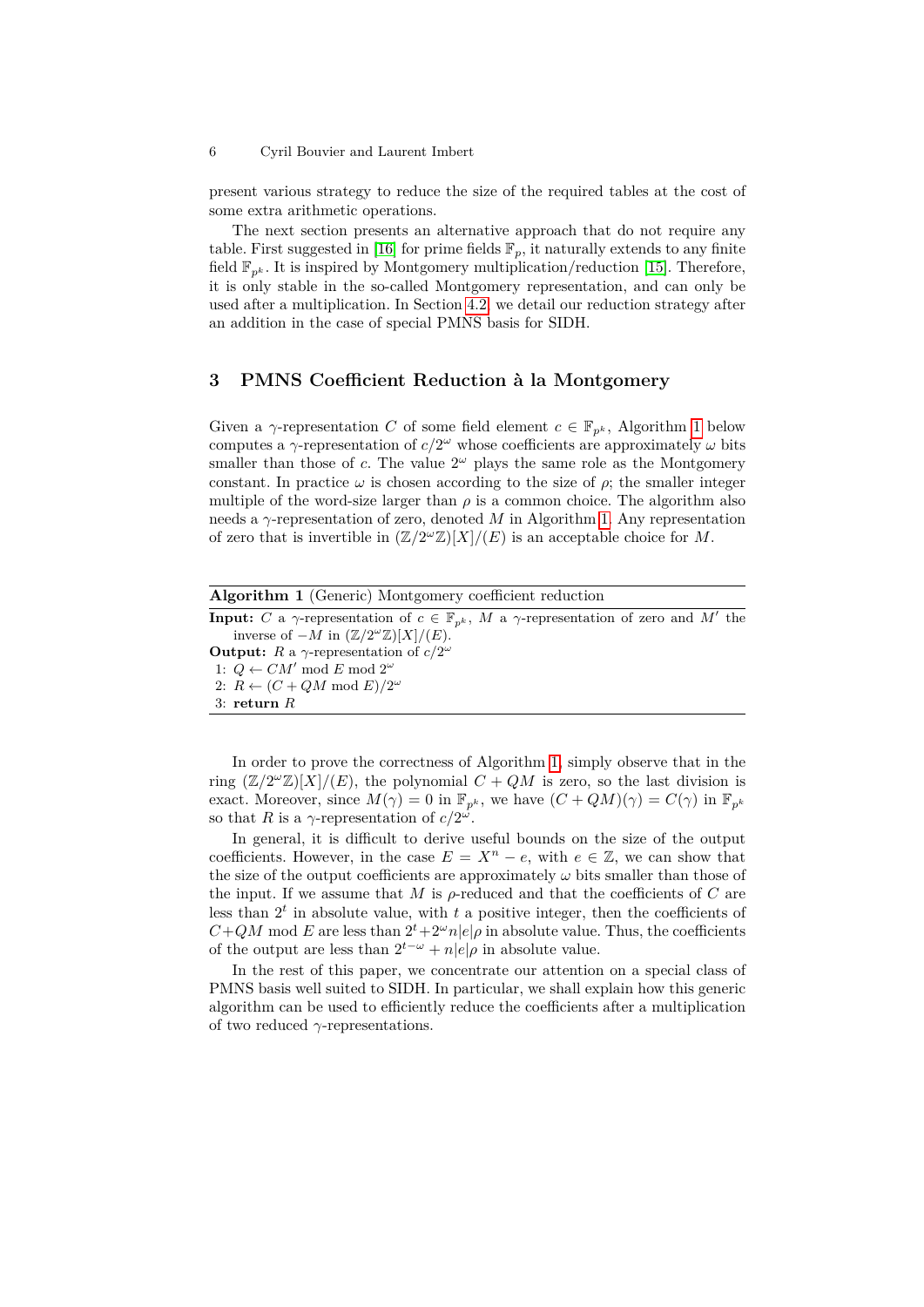## **4 PMNS for SIDH**

In SIDH, arithmetic operations are performed in  $\mathbb{F}_{p^2}$  for a prime p of the form  $c \cdot p_A^{e_A} \cdot p_B^{e_B} \pm 1$ , where  $p_A, p_B$  are two distinct primes. For efficiency reasons, a common choice is to opt for  $p_A = 2$ ,  $p_B = 3$ ,  $c = 1$ . In this section, we will show that PMNS basis are very well-suited to SIDH. We will describe our *special PMNS basis for SIDH* in a slightly more general setting.

**Definition 5.** Let *p* be an odd prime of the form  $p = |\gamma^n/e - 1|$ , where  $\gamma$  is an *element of*  $\overline{\mathbb{F}_p}$  *of algebraic order*  $k > 0$  *such that*  $\gamma^k$  *is an integer; n is a positive integer;* and *e is an integer divisor of*  $\gamma^k$ . Note that since *p is an integer,* we *must have*  $k|n$ *. A PMNS basis for*  $\mathbb{F}_{p^k}$  *of the form*  $(p, k, n, X^k - \gamma^k, X^n - e, \gamma)$ *is called a* special PMNS basis for SIDH*.*

**Proposition 6.** *If*  $\mathcal{B} = (p, k, n, X^k - \gamma^k, X^n - e, \gamma)$  *is a special PMNS basis for SIDH, then the polynomial*  $M = (\gamma^k/e)X^{n-k} - 1$  *is a γ-representation of zero in* B*.*

*Proof.* Simply observe that  $M(\gamma) = \pm p$ .

In addition to being a representation of zero, the polynomial *M* is also very sparse, with exactly two nonzero coefficients. Moreover, since  $\gamma^k \approx p^{k/n}$ , these coefficients are "small". As will be explained in details in Section 4.3, these properties, which come from the special form of  $p$ , are essential for the efficiency of the Montgomery reduction algorithm.

*Remark 7.* Given  $\beta$  a special PMNS basis for SIDH, a small basis of the lattice  $\mathcal{L}_\mathcal{B}$  associated to  $\mathcal B$  (as defined in (1)) is given by the *n* vectors corresponding to the *n* polynomials  $M, XM, \cdots, X^{k-1}M, \Gamma, XY, \cdots, X^{n-k-1}\Gamma$ . The 1-norm of the columns of the corresponding matrix is either  $|\gamma^k|+1$  or  $|\gamma^k/e|+1$ . Thus, the 1-norm of the matrix is  $|\gamma^k|+1$  for all  $e \in \mathbb{Z}$ . Using [3, Th. 2.2], this implies that  $(|\gamma^k| + 1)/2$  is a lower bound for  $\rho$ . In other terms, it guarantees that if  $\rho > (|\gamma^k| + 1)/2$ , then any  $v \in \mathbb{F}_{p^k}$  admits a  $\rho$ -reduced  $\gamma$ -representation in B.

*Example 8.* Let  $p = 2^{250}3^{159} - 1$  be the prime called SIKEp503 in the SIKE [12] submission to the NIST post-quantum standardization process. Special PMNS basis for SIDH make it possible to represent the elements of  $\mathbb{F}_p$ , but also those of  $\mathbb{F}_{n^2}$  directly.

– A special PMNS basis for SIDH for the prime field  $\mathbb{F}_p$ , may be obtained by writing  $p = (2^{25}3^{16})^{10}/3 - 1$ , i.e.  $k = 1$ ,  $n = 10$ ,  $e = 3$ , and  $\gamma = 2^{25}3^{16}$ . We have  $\Gamma = X - 2^{25}3^{16}$  and  $E = X^{10} - 3$ . Any value  $\rho$  greater than the 50-bit integer  $\gamma/2 = 2^{24}3^{16}$ , can be used to define reduced representations. In particular, the polynomial  $M = 2^{25}3^{15}X^9 - 1$  is a ( $\rho$ -reduced)  $\gamma$ -representation of zero. In this case, the extension field  $\mathbb{F}_{p^2}$  may be defined as  $\mathbb{F}_p(i)$  where  $i^2 = -1.$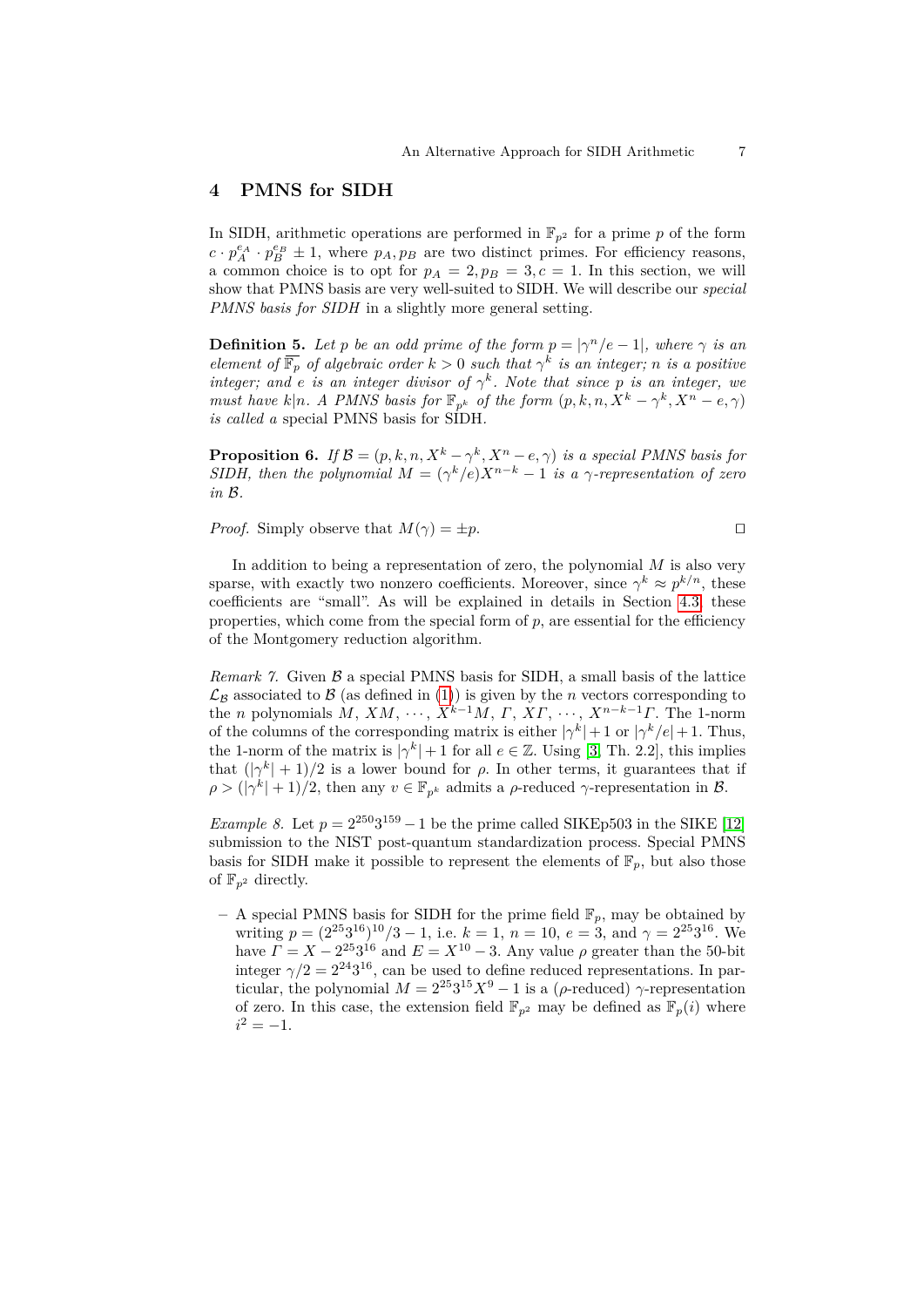- 8 Cyril Bouvier and Laurent Imbert
	- **–** Alternatively, a special PMNS basis for SIDH can be built directly for the Alternatively, a special PMNS basis for SIDR can be built directly for the quadratic extension  $\mathbb{F}_{p^2}$  by writing  $p = (2^{62}3^{40}\sqrt{-2})^4/3 - 1$ , i.e.  $k = 2, n = 4$ , quadratic extension  $\mathbb{F}_{p^2}$  by writing  $p = (2^{2-3-\nu}\sqrt{-2})^2/5 - 1$ , i.e.  $\kappa \equiv 2$ ,  $n \equiv 4$ ,  $e = 3$ , and  $\gamma = 2^{62}3^{40}\sqrt{-2}$ . We have  $\Gamma = X^2 + 2^{125}3^{80}$  and  $E = X^4 - 3$ . Any value  $\rho$  greater than the 252-bit integer  $\gamma^2/2 = 2^{125}3^{80}$ , can be used to define reduced representations. In particular, the polynomial  $M = -2^{125}3^{79}X^2 - 1$ is a ( $\rho$ -reduced)  $\gamma$ -representation of zero.

#### **4.1 Conversions from and into the Representation**

Converting an element of  $\mathbb{F}_{p^k}$  to a special PMNS basis for SIDH is done in two steps. First, we write the element in the basis  $(1, \gamma, \dots, \gamma^{k-1})$ . This can be done with integer coefficients in  $[0, p]$ . Then, we need to write each integer coefficient in radix  $|\gamma^k|$  (recall than  $\gamma^k$  is an integer) with integer digits in  $[-|\gamma^k|/2, |\gamma^k|/2]$ . Each coefficient has at most  $n/k$  digits. Hence, the output is a polynomial of degree less than *n* whose coefficients are less than or equal to  $|\gamma^k|/2$  in absolute value. In other words, it is  $\rho$ -reduced for every possible  $\rho$ -value, according to Remark 7.

The reverse conversion, from a special PMNS basis for SIDH to an element of  $\mathbb{F}_{p^k}$ , is performed by evaluating the polynomial at  $\gamma$ .

#### **4.2 Coefficients Reduction for Additions and Subtractions**

The ability to quickly reduce the coefficients after the various arithmetic operations is crucial for the overall efficiency our approach.

Let us first consider the reduction of the coefficients after additions and subtractions that only increase the coefficients' size by a few bits.

The proposed reduction algorithm is presented in Algorithm 2. For the algorithm to work, we require  $\rho$  to be larger than  $|\gamma^k|$ , i.e. twice the lower bound given by remark 7. The operations in line 6 correspond to an euclidean division by  $\rho$ , with signed remainder. Since  $\rho$  can be freely chosen, it is judicious to pick a power of 2 that makes this operation very fast and easy to implement.

**Theorem 9.** Let B be a special PMNS basis for SIDH, with  $\rho > |\gamma^k|$ , and let *t a* fixed positive integer. If  $\max |R| + |e| \max |Q| < \rho/2$ , then Algorithm 2 is *correct.*

*Proof.* At the end of the algorithm, we have

$$
V \equiv U + (X^k - \gamma^k) \sum_{i=0}^{n-1} c_i X^i \pmod{E}
$$

which means that  $V(\gamma) = U(\gamma)$  in  $\mathbb{F}_{p^k}$ . Hence *U* and *V* are equivalent in *B*.

Now, for  $0 \leq i < k$ , we have  $c_{i-k} = 0$ , thus

$$
v_i = u_{i,\ell} + s_i \times R[u_{i,j}] + c_{i-k} + e \times c_{n-k+j}
$$
  

$$
\leq \frac{\rho}{2} + \max |R| + e \times \max |C| < \rho
$$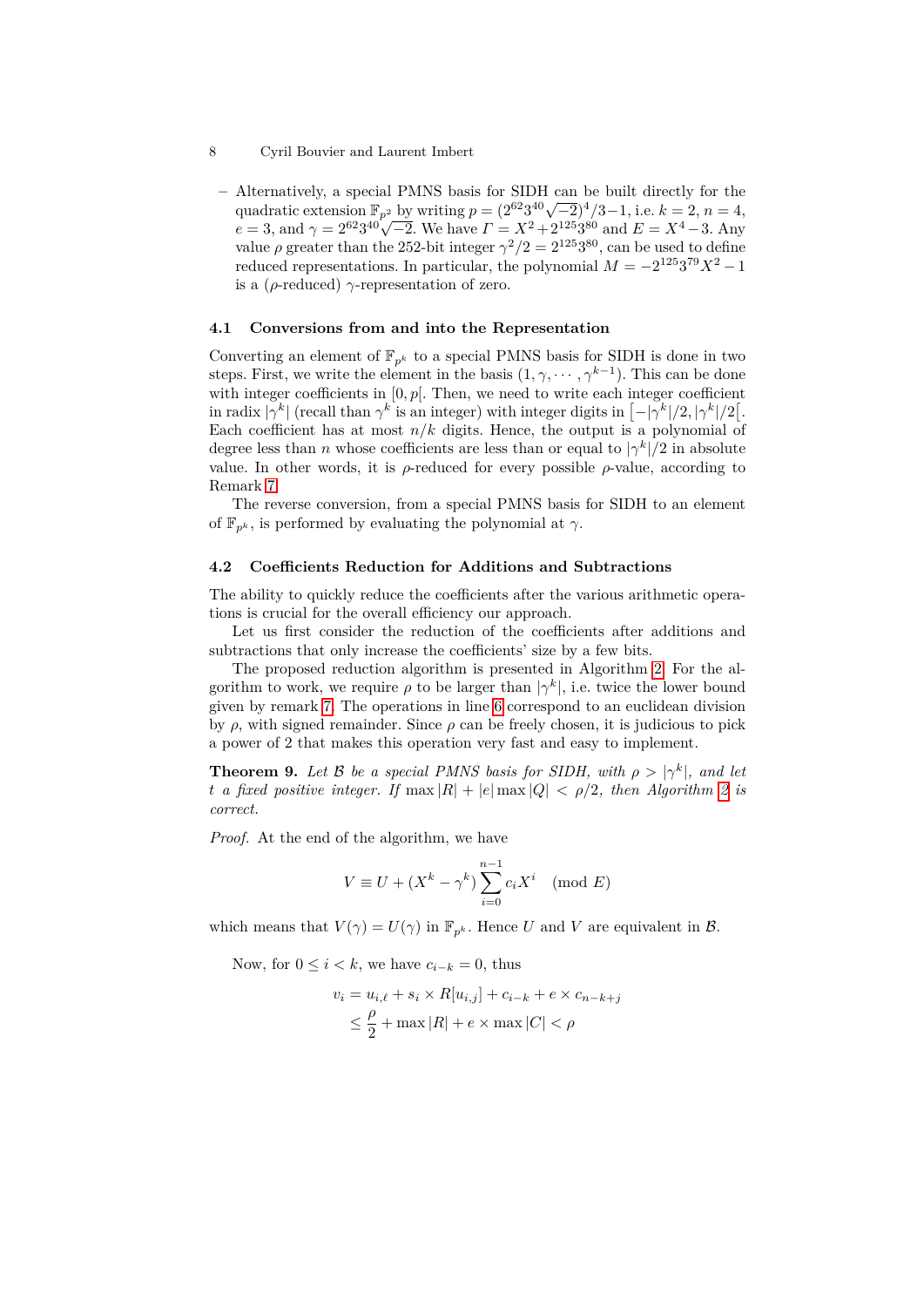**Algorithm 2** Coefficient reduction

| <b>Input:</b> a special PMNS basis for SIDH $\mathcal{B} = (p, k, n, X^k - \gamma^k, X^n - e, \gamma)$ ; a positive<br>integer t; and an element U of B of degree at most $n-1$ with $ u_i  < t\rho$ for $0 \le i \le n$ . |                                  |
|----------------------------------------------------------------------------------------------------------------------------------------------------------------------------------------------------------------------------|----------------------------------|
| <b>Output:</b> a reduced element V of B of degree at most $n-1$ with $ v_i  < \rho$ for $0 \le i < n$ ,<br>equivalent to $U$ .                                                                                             |                                  |
| 1: $Q[j] \leftarrow  j\rho/\gamma^k $ for $0 \le j \le t$                                                                                                                                                                  | $\triangleright$ precomputations |
| 2: $R[j] \leftarrow j \rho - \gamma^k Q[j]$ for $0 \le j \le t$                                                                                                                                                            | $\triangleright$ precomputations |
| 3: function $CoEFFREDUC(U)$                                                                                                                                                                                                |                                  |
| $c_i \leftarrow 0$ for $-k \leq i \leq 0$<br>4:                                                                                                                                                                            |                                  |
| for $i=0$ to $n-1$ do<br>5:                                                                                                                                                                                                |                                  |
| 6:<br>Write $u_i$ as $s_i \times u_{i,h} \times \rho + u_{i,\ell}$ with $s_i = \pm 1$ , $u_{i,h} \geq 0$ and $ u_{i,\ell}  \leq \rho/2$                                                                                    |                                  |
| 7:<br>$v_i \leftarrow u_{i,\ell} + s_i \times R[u_{i,h}] + c_{i-k}$                                                                                                                                                        |                                  |
| 8:<br>$c_i \leftarrow s_i \times Q[u_{i,h}]$                                                                                                                                                                               |                                  |
| $v_i \leftarrow v_i + e \times c_{n-k+i}$ for $0 \leq i \leq k$<br>9:                                                                                                                                                      |                                  |
| 10:<br>return V                                                                                                                                                                                                            |                                  |
|                                                                                                                                                                                                                            |                                  |

And for  $k \leq i < n$ ,  $v_i = u_{i,\ell} + s_i \times R[u_{i,j}] + c_{i-k}$ , and the same bound is achieved with the same arguments.  $\square$ 

In practice we will use this algorithm with  $t = 2$  or  $t = 4$ , the precomputed tables will be of length 3 or 5. The elements of *R* are stored on as many bits as  $|\gamma^k|$  and, if  $\rho$  is close to  $|\gamma^k|$ , the elements of *Q* are approximately *t*-bit long. For larger values of *t*, the precomputed tables would be too large, so, for example, Algorithm 2 cannot be used to perform the reduction after a multiplication.

*Example 10.* With the special PMNS basis for SIDH for SIKEp503 from Example 8:  $\mathcal{B} = (\text{SIKEp503}, 1, 10, X - 2^{25}3^{16}, X^{10} - 3, 2^{25}3^{16}), \rho$  will be chosen as the smallest power of 2 larger than  $\gamma$ , i.e.  $\rho = 2^{51}$ . The condition of Theorem 9 is satisfied for  $t = 2$ ,  $t = 4$ ,  $t = 128$ , and even for  $t = 2^{20}$ , but this later value is too large to be practical.

#### **4.3 Montgomery Multiplication**

Finally, we need to adapt the new Montgomery reduction algorithm described in Algorithm 1 in the case of a special PMNS basis for SIDH and show that it can be used after a multiplication to obtain a reduced representation.

Algorithm 1, requires a representation of zero that is invertible in the quotient ring  $(\mathbb{Z}/2^{\omega}\mathbb{Z})[X]/(E)$ . In the case of a special PMNS basis for SIDH, we exhibited the good candidate *M* for a representation of zero in proposition 6. The next theorem demonstrates that *M* can indeed be used in the Montgomery reduction algorithm and also gives a explicit formula for its inverse.

**Theorem 11.** *Let*  $\mathcal{B} = (p, k, n, \Gamma, E, \gamma)$  *be a special PMNS basis for SIDH and let*  $M = (\gamma^k/e)X^{n-k}-1$  *be the representative of zero in* B *introduced in Proposition* 6. Let  $\omega$  be a positive integer such that  $\gamma^{n+k}/e^2 \equiv 0 \pmod{2^{\omega}}$ , and let  $\beta$  be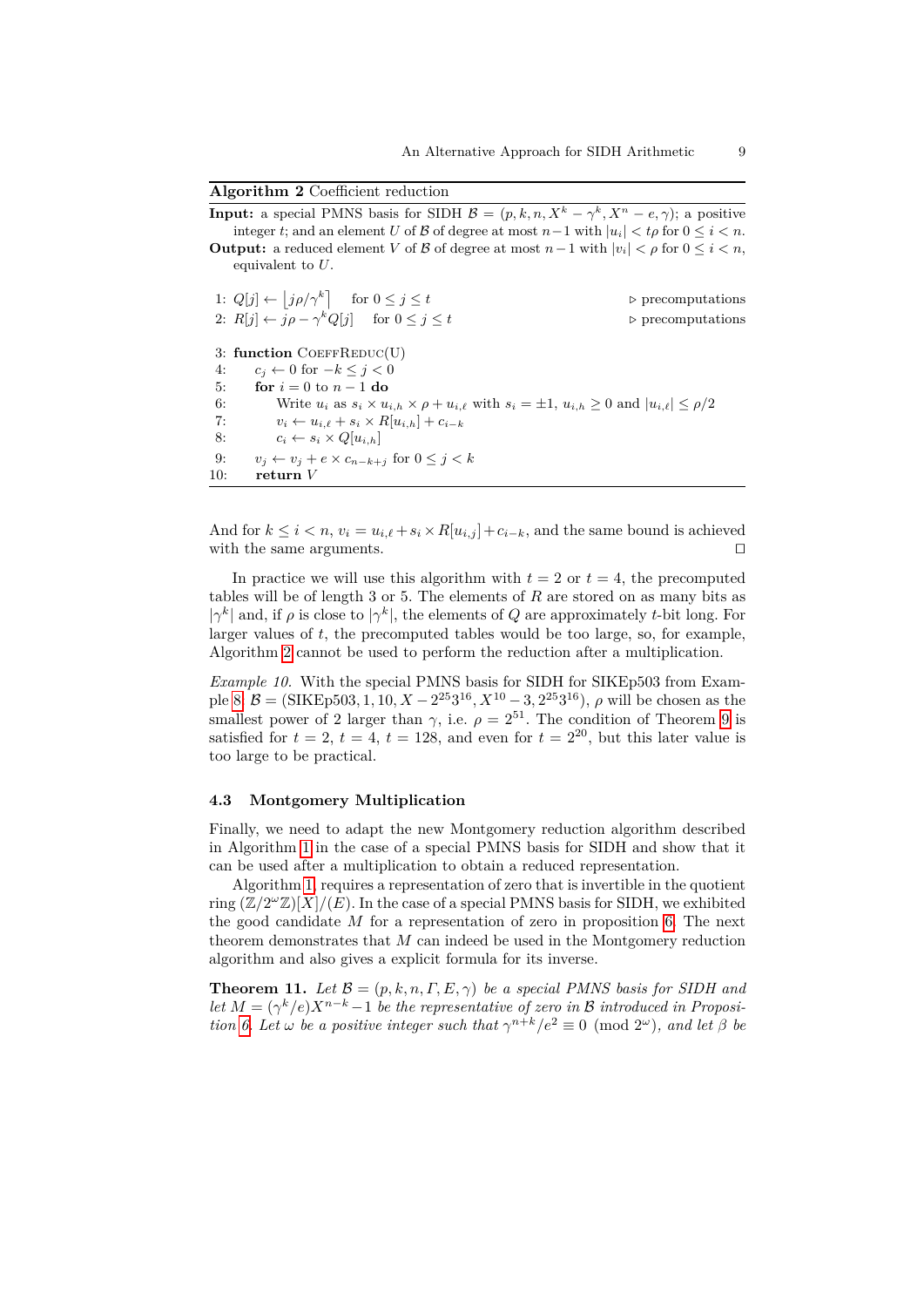*the largest integer such that*  $\gamma^{\beta k}/e \neq 0 \pmod{2^{\omega}}$  *(the assumption on*  $\omega$  *implies that*  $\beta \leq n/k$ *). Then, the inverse of the polynomial* −*M in*  $(\mathbb{Z}/2^{\omega}\mathbb{Z})[X]/(E)$  *is given by:*

$$
M'=1+\sum_{i=1}^{\beta}\frac{\gamma^{ik}}{e}X^{n-ik}
$$

*Proof.* Let us show that  $M \times M' = -1$  in  $(\mathbb{Z}/2^{\omega}\mathbb{Z})[X]/(E)$ .

$$
M \times M' = \left(\frac{\gamma^k}{e} X^{n-k} - 1\right) \times \left(1 + \sum_{i=1}^{\beta} \frac{\gamma^{ik}}{e} X^{n-i k}\right)
$$
  
=  $\frac{\gamma^k}{e} X^{n-k} + \sum_{i=1}^{\beta} \frac{\gamma^{(i+1)k}}{e^2} X^{2n-(i+1)k} - \sum_{i=1}^{\beta} \frac{\gamma^{ik}}{e} X^{n-i k} - 1$   
=  $\sum_{i=2}^{\beta+1} \frac{\gamma^{ik}}{e^2} X^{2n-i k} - \sum_{i=2}^{\beta} \frac{\gamma^{ik}}{e} X^{n-i k} - 1.$ 

Since  $E = X^n - e$ , we have  $X^n \equiv e \pmod{E}$ . Therefore

$$
M \times M' \equiv \sum_{i=2}^{\beta} \frac{\gamma^{ik}}{e} X^{n-ik} + \frac{\gamma^{(\beta+1)k}}{e^2} X^{2n-(\beta+1)k} - \sum_{i=2}^{\beta} \frac{\gamma^{ik}}{e} X^{n-ik} - 1 \pmod{E}
$$

$$
\equiv \frac{\gamma^{(\beta+1)k}}{e^2} X^{2n-(\beta+1)k} - 1 \pmod{E}.
$$

If  $2n - (\beta + 1)k \ge n$  (i.e.  $\beta k < n$ ), then, after reduction by  $E = X^n - e$ , we have

$$
M \times M' = \frac{\gamma^{(\beta+1)k}}{e} X^{n-(\beta+1)k} - 1
$$

which is equal to  $-1$  in  $(\mathbb{Z}/2^{\omega}\mathbb{Z})[X]/(E)$  by definition of  $\beta$ . Finally, if  $\beta k = n$ , we conclude using the fact that  $\gamma^{n+k}/e^2 \equiv 0 \mod 2^\omega$ .

Note that for SIDH<sup>1</sup>, the assumption  $\gamma^{n+k}/e^2 \equiv 0 \pmod{2^\omega}$  is easy to satisfy as  $\gamma$  is divisible by a large power of 2. In practice, the choice of  $\omega$  and the fact that  $2^w$  is almost half the size of  $\gamma$  will often imply that  $\beta$ , which corresponds to the number of non-constant monomials of  $M'$  is 2.

*Example 12.* Let us consider again the special PMNS basis for SIDH for SIKEp503 from Example 8:  $\mathcal{B} = (\text{SIKEp503}, 1, 10, X - 2^{25}3^{16}, X^{10} - 3, 2^{25}3^{16})$ . On a 64-bit architecture, we may want to use  $\omega = 64$ . The condition  $\gamma^{n+k}/e^2 = 2^{275}3^{174} \equiv 0$ (mod  $2^{64}$ ) is easily satisfied. Since  $\gamma^2 = 2^{50}3^{32} \not\equiv 0 \pmod{2^{64}}$  and  $\gamma^3 = 2^{75}3^{48} \equiv$ 0 (mod  $2^{64}$ ), we have  $\beta = 2$ . Thus

$$
M' = \frac{\gamma}{e}X^9 + \frac{\gamma^2}{e}X^8 + 1.
$$

<sup>1</sup> with  $p_A = 2$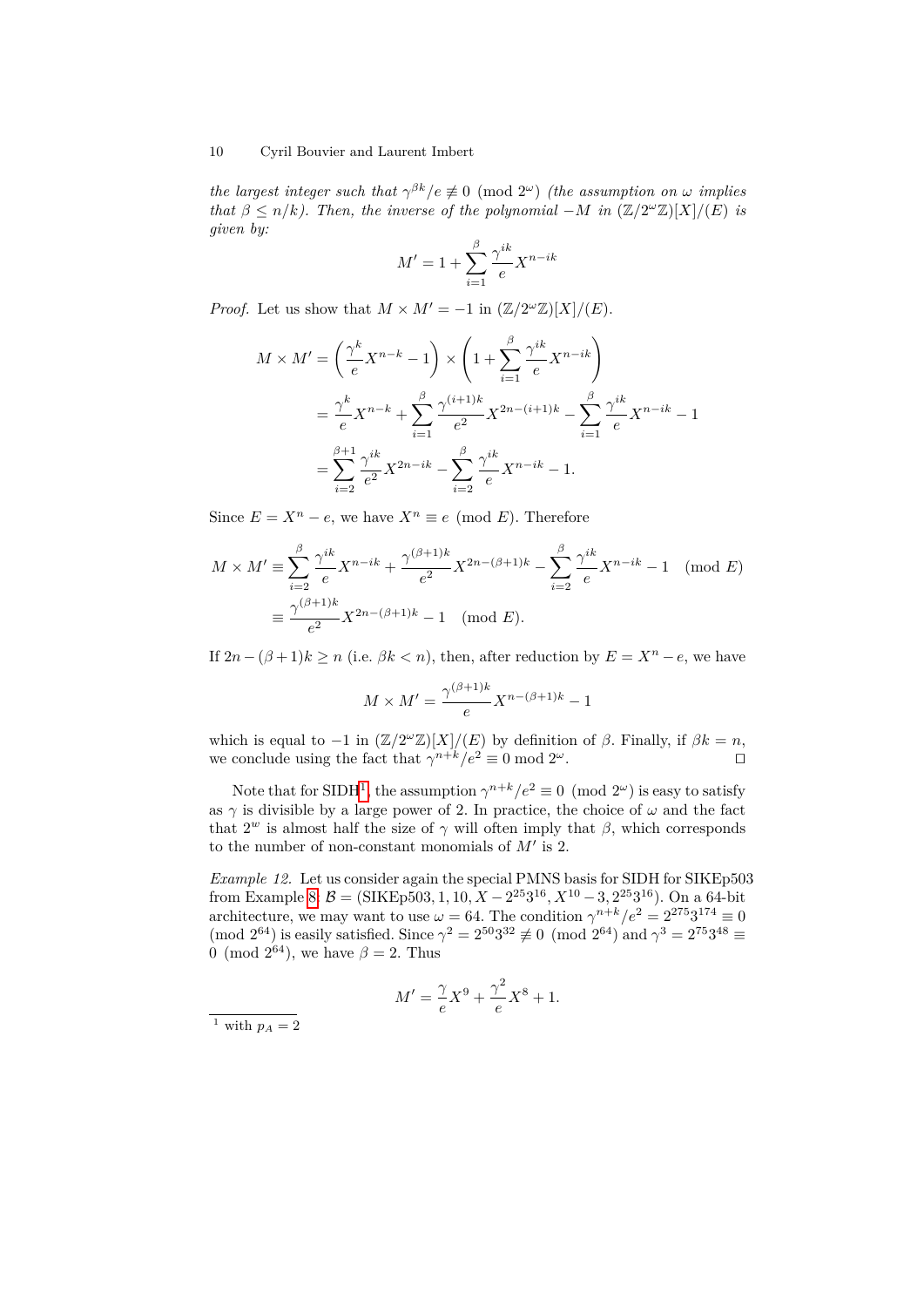**Theorem 13.** *Using the same notations as in Theorem 11. Let ρ be a bound on the coefficient size such that*  $\rho > |\gamma^k|$ *. Let C be an element of B with coefficients bounded by* 2 *<sup>ω</sup>ρ in absolute value. Then, Algorithm 1 applied to C will return an element of* B *with coefficients bounded by* 2*ρ in absolute value.*

*Proof.* Considering that the coefficients of  $Q$  are bounded by  $2^{\omega}$  and taking into account the special form of  $M$ , the product  $QM$  mod  $E$  has its coefficients bounded by  $2^{\omega}|\gamma^k| + 2^{\omega}$  in absolute value. So the coefficients of the polynomial returned by Algorithm 1 are bounded by

$$
\frac{|c_i| + 2^{\omega}|\gamma^k| + 2^{\omega}}{2^{\omega}} < \frac{2^{\omega}\rho + 2^{\omega}|\gamma^k| + 2^{\omega}}{2^{\omega}} = \rho + |\gamma^k| + 1 \le 2\rho.
$$

#### **4.4 Implementation Details of Montgomery Reduction**

**Theorem 14.** Let  $(p, k, n, X^k - \gamma^k, X^n - e, \gamma)$  be a special PMNS basis for SIDH. *Let*  $\omega$ ,  $\beta$ ,  $M$  *and*  $M'$  *be defined as in Theorem 11. Let*  $C = \sum_{i=0}^{n-1} c_i X^i$  *be a* integer polynomial and  $Q = \sum_{i=0}^{n-1} q_i X^i$  be the product  $CM'$  mod  $E$  mod  $2^{\omega}$ *from line 1 of Algorithm 1. The coefficients of Q are given by:*

$$
q_i = \begin{cases} c_i + \sum_{j=1}^{\beta} \frac{\gamma^{jk}}{e} c_{i+jk-n} \mod 2^{\omega} & \text{if } n-k \le i < n \\ c_i + \gamma^k q_{i+k} \mod 2^{\omega} & \text{if } 0 \le i < n-k \end{cases}
$$

*Moreover,*

$$
C + QM = \sum_{i=0}^{n-k-1} (c_i + \gamma^k q_{i+k} - q_i) X^i + \sum_{i=n-k}^{n-1} (c_i + \frac{\gamma^k}{e} q_{i-n+k} - q_i) X^i \mod E
$$

*Proof.*

$$
CM' = \left(\sum_{i=0}^{n-1} c_i X^i\right) \left(1 + \sum_{j=1}^{\beta} \frac{\gamma^{jk}}{e} X^{n-jk}\right) = \sum_{i=0}^{n-1} c_i X^i + \sum_{j=1}^{\beta} \sum_{i=0}^{n-1} \frac{\gamma^{jk}}{e} c_i X^{n-jk+i}
$$
  
\n
$$
\equiv \sum_{i=0}^{n-1} c_i X^i + \sum_{j=1}^{\beta} \left(\sum_{i=0}^{jk-1} \frac{\gamma^{jk}}{e} c_i X^{n-jk+i} + \sum_{i=jk}^{n-1} \gamma^{jk} c_i X^{i-jk}\right) \pmod{E}
$$
  
\n
$$
\equiv \sum_{i=0}^{n-1} c_i X^i + \sum_{j=1}^{\beta} \left(\sum_{i=n-jk}^{n-1} \frac{\gamma^{jk}}{e} c_{i-n+jk} X^i + \sum_{i=0}^{n-1-jk} \gamma^{jk} c_{jk+i} X^i\right)
$$
  
\n
$$
\equiv \sum_{i=0}^{n-1} \left(c_i + \sum_{j=1}^{\min\left(\lfloor \frac{n-i-1}{k} \rfloor, \beta\right)} \gamma^{jk} c_{i+jk} + \sum_{j=\lfloor \frac{n-i-1}{k} \rfloor+1}^{\beta} \frac{\gamma^{jk}}{e} c_{i+jk-n}\right) X^i
$$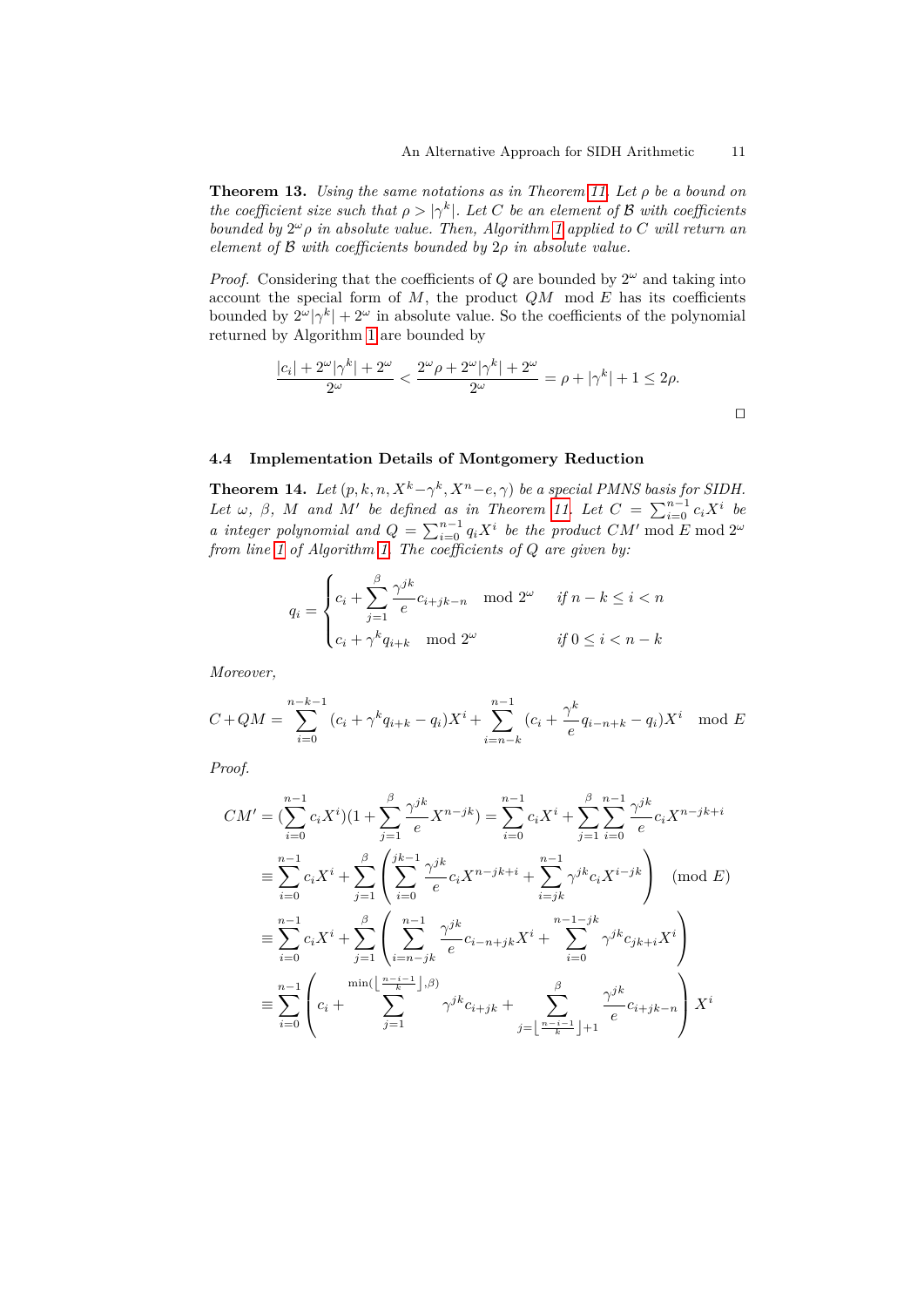The formula for  $q_i$  in the case  $n-k \leq i < n$  is proven from the above formula by noticing that in this case  $|(n - i - 1)/k| = 0$ .

To prove the formula in the case  $0 \leq i < n-k$ , we need the two following facts: first that  $|(n - (i + k) - 1)/k| = |(n - i - 1)/k| - 1$  and then that multiplying  $q_{i+k}$  by  $\gamma^k$  is equivalent to shifting the indexes in the sum. To conclude, it remains to use the fact that  $\gamma^{(\beta+1)k}/e \equiv 0 \pmod{2^{\omega}}$ 

The formula from  $C + QM$  comes from a straightforward computation of the product  $QM \mod E$  using the particular form of  $M = (\gamma^k/e)X^{n-k} - 1$ .

This theorem proves that Algorithm 3 is a correct adaption of Algorithm 1 in the case of a special PMNS basis for SIDH. It is more efficient as it performs only a linear number of multiplications: *β* multiplications modulo 2 *<sup>ω</sup>* per iteration in the first loop and 1 full multiplication per iteration for the second and third loops. The remaining operations are additions and shifts.

**Algorithm 3** Montgomery reduction for special PMNS basis for SIDH

**Input:** as in Algorithm 1 **Output:** as in Algorithm 1

1: **for**  $j = n - 1$  down to  $n - k$  **do** 2:  $q_j \leftarrow c_j + \sum_{i=1}^{\beta} (\gamma^{ik}/e)c_{j+ik-n} \mod 2^{\omega}$ 3: **for**  $j = n - k - 1$  down to 0 **do** 4:  $t_j \leftarrow c_j + \gamma^k q_{j+k}$ 5:  $(r_j, q_j) \leftarrow (\lfloor t_j/2^{\omega} \rfloor, t_j \mod 2^{\omega})$ 6: **for**  $j = n - 1$  down to  $n - k$  **do** 7:  $t_j \leftarrow c_j + (\gamma^k/e)q_{j-n+k}$ 8:  $r_j \leftarrow \lfloor t_j/2^\omega \rfloor$ 9: **return** *R*

Algorithm 3 compute the  $q_i$ 's starting from  $q_{n-1}$  down to  $q_0$ . It first computes  $q_{n-1}, \ldots, q_{n-k}$  using the first case of the formula from Theorem 14. Then for *j* from  $n - k - 1$  to 0, it computes the full product  $\gamma^k q_{j+k} + c_j$ , uses it to compute the *j*-th coefficient of  $(C + QM)/2^{\omega}$  and takes it modulo  $2^{\omega}$  to obtain  $q_j$ . Note that, while computing the *j*-th coefficient of  $(C + QM)/2^{\omega}$ , we do not need to subtract  $q_j$  before dividing by  $2^{\omega}$  as the two operands are equal modulo  $2^{\omega}$ .

## **5 Results**

In this section we validate the efficiency of our novel arithmetic through two special PMNS basis for SIDH. We compare our implementation with the code available on the Github repository PQCrypto-SIDH  $[14]^2$ , more precisely with the uncompressed, optimized x64 implementation. We implemented the PMNS

<sup>2</sup> We use commit 4eb51ae0 (few commits after tag version 3.3)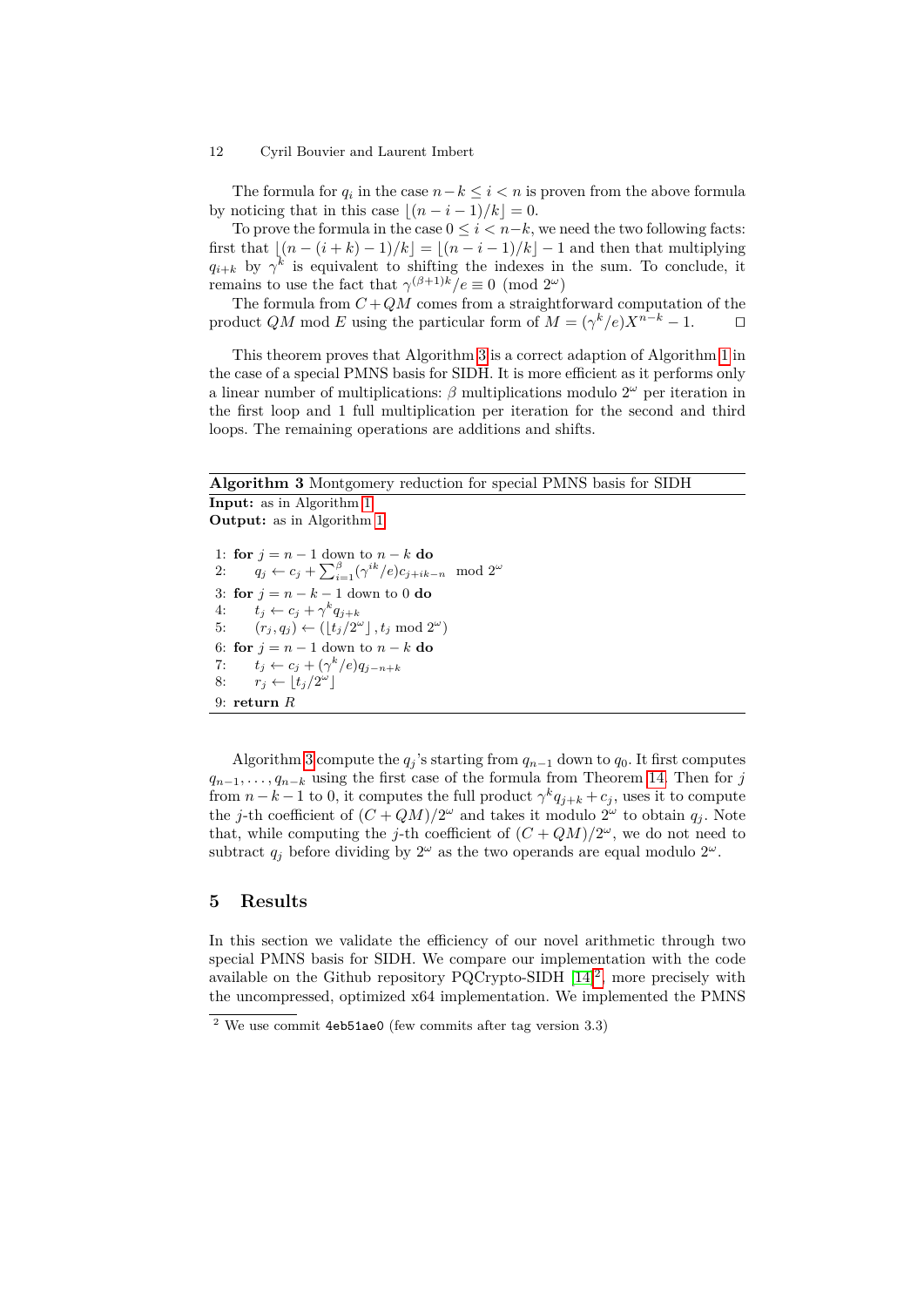arithmetic in assembly and did not make any changes to the code handling the elliptic operations nor the SIDH and SIKE functions. For our new prime *p*736, we generated the necessary sets of parameters as well as new optimized strategies for the isogeny computations using the specifications from [12].

The operations of conversions into and from PMNS are only computed once before and after communications between the parties as the protocol specifies the format of the exchange data. For the coordinates of the public generators points of the SIKE protocol, we replaced their value in the source code by a reduced PMNS representation.

As pointed out in the introduction, an approach similar to ours was independently proposed in [19]. We did not include their timings in our comparisons since their implementation is about ten times slower than both the optimized implementation of SIKE and the present work.

Note that the arithmetic of SIKE implemented in [14] is already highly optimized. For the quadratic extension field  $\mathbb{F}_p(i)$ , it uses a Karatsuba-like algorithm for the multiplication but only performs two modular reductions (instead of three). For the arithmetic in  $\mathbb{F}_p$ , it benefits from the special form of p. Indeed, for  $p = 2^{e_2}3^{e_3} - 1$ , the Montgomery modular reduction may be greatly optimized. First, because the multiplication by *p* may be replaced by a multiplication by  $p + 1 = 2^{e_2} 3^{e_3}$ , which itself reduces to a multiplication by  $3^{e_3}$  plus some shifts, followed by a subtraction. Second, because the inverse of *p* modulo the Montgomery constant *R* (chosen as the smallest multiple of the word-size larger than *p*) is equal to  $-1$  modulo  $2^w$  for  $w = 32, 64$ , which further reduces the overall number of word multiplications. More details are given in [4].

All comparisons were performed on a desktop computer with a 3.2 GHz Intel Core i7-8700 (Coffee Lake) processor with Hyper-Threading and TurboBoost disabled, running Ubuntu 18.04.5 and gcc 6.5.0. The compilation options used are identical to the ones in the Makefile provided by [14].

The code is available at <https://gitlab.inria.fr/ciao/pmns-for-sidh>. The current version of this article corresponds to commit fc666429.

#### **5.1 SIKEp503**

As a proof of concept, and for comparisons and compatibility purposes, we generated two different special PMNS basis for  $SIKEp503 = 2^{250}3^{159} - 1$ .

Our first special PMNS basis uses polynomials of degree 9 with coefficients on a single 64-bit word. We used the following parameters:

$$
k = 1
$$
  
\n $n = 10$   
\n $\gamma = 2^{25}3^{16}$   
\n $\gamma = 2^{25}3^{16}$   
\n $\gamma = 2^{56}$ 

In this case, we implemented Algorithm 3 with  $\omega = 64$ .

We also consider a second special PMNS basis with degree-2 polynomials and coefficients on three 64-bit words; hence a total of nine 64-bit words.

$$
k = 1
$$
  
\n $r = 1$   
\n $r = 2^{84}3^{53}$   
\n $r = 2^{84}3^{53}$   
\n $r = 2^{84}3^{53}$   
\n $\rho = 2^{170}$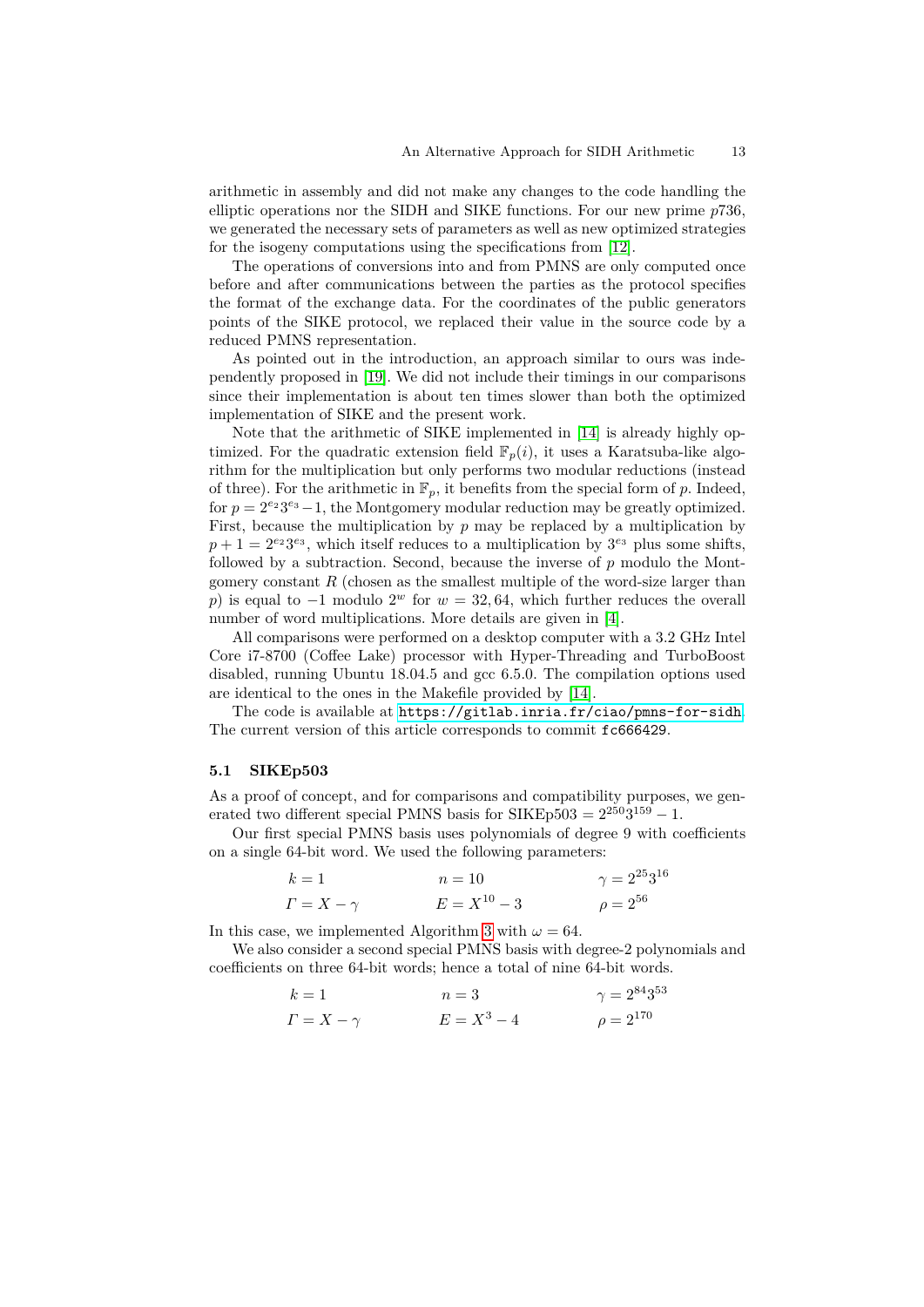In this case, we implemented Algorithm 3 with  $\omega = 192$ .

In Table 2, we give the number of clock cycles for the main arithmetic operations in our two PMNS basis denoted 10x1 and 3x3 respectively and we compare them to the corresponding operations from the optimized reference implementation of SIKE [14]. We split the cost of a  $\mathbb{F}_p$  multiplication into the actual multiple-precision or polynomial product, followed by the Montgomery reduction. In the PMNS cases, the product corresponds to the polynomial multiplication modulo *E*, and the Montgomery reduction corresponds to the coefficient reduction algorithm (Algo. 3) presented in Sect. 4.4.

|                                   | 14  | 10x1 |      | This work Speedup This work Speedup<br>3x3 |      |
|-----------------------------------|-----|------|------|--------------------------------------------|------|
| $\mathbb{F}_n$ Addition           | 19  | 22   | 0.86 | 19                                         | 1.00 |
| $\mathbb{F}_n$ Multiplication     | 143 | 131  | 1.09 | 139                                        | 1.03 |
| product                           | 72  | 113  | 0.64 | 108                                        | 0.67 |
| Montgomery reduction              | 55  | 23   | 2.39 | 33                                         | 1.67 |
| $\mathbb{F}_{p^2}$ Addition       | 35  | 41   | 0.85 | 35                                         | 1.00 |
| $\mathbb{F}_{p^2}$ Multiplication | 358 | 446  | 0.80 | 423                                        | 0.85 |
| $\mathbb{F}_{n^2}$ Square         | 308 | 318  | 0.97 | 300                                        | 1.03 |

**Table 2.** SIKEp503: cost of field operations in number of clock cycles

Despite a much faster Montgomery reduction, and a slightly faster multiplication in  $\mathbb{F}_p$ , our multiplication in  $\mathbb{F}_{p^2}$  remains slower than that of SIKEp503. This is mainly due to the fact that our field elements are represented on two extra words for the 10x1 variant and one extra word for the 3x3 variant. Therefore, our product requires more word-size multiplications. And since the multiplication in  $\mathbb{F}_{p^2}$  uses 3 products but only two reductions, the overall performance of the original SIKE implementation is better. As can be seen in Table 3, these results translate immediately to the key exchange and key encapsulation schemes.

#### **5.2 SIKEp751 versus our p736**

The prime  $SIKEp751 = 2^{372}3^{239} - 1$  in the NIST submission was proposed for the largest security level. For an equivalent level of security, we propose a new 736-bit prime, called  $p_{736}$  in the following. In order to build a special PMNS basis for the finite field  $\mathbb{F}_p$  for  $p = p_{736} = 2^{361}3^{236} - 1$ , we used the following parameters:

$$
k = 1
$$
  
\n $r = 4$   
\n $r = 2^{91}3^{59}$   
\n $r = X - \gamma$   
\n $E = X^4 - 8$   
\n $\rho = 2^{186}$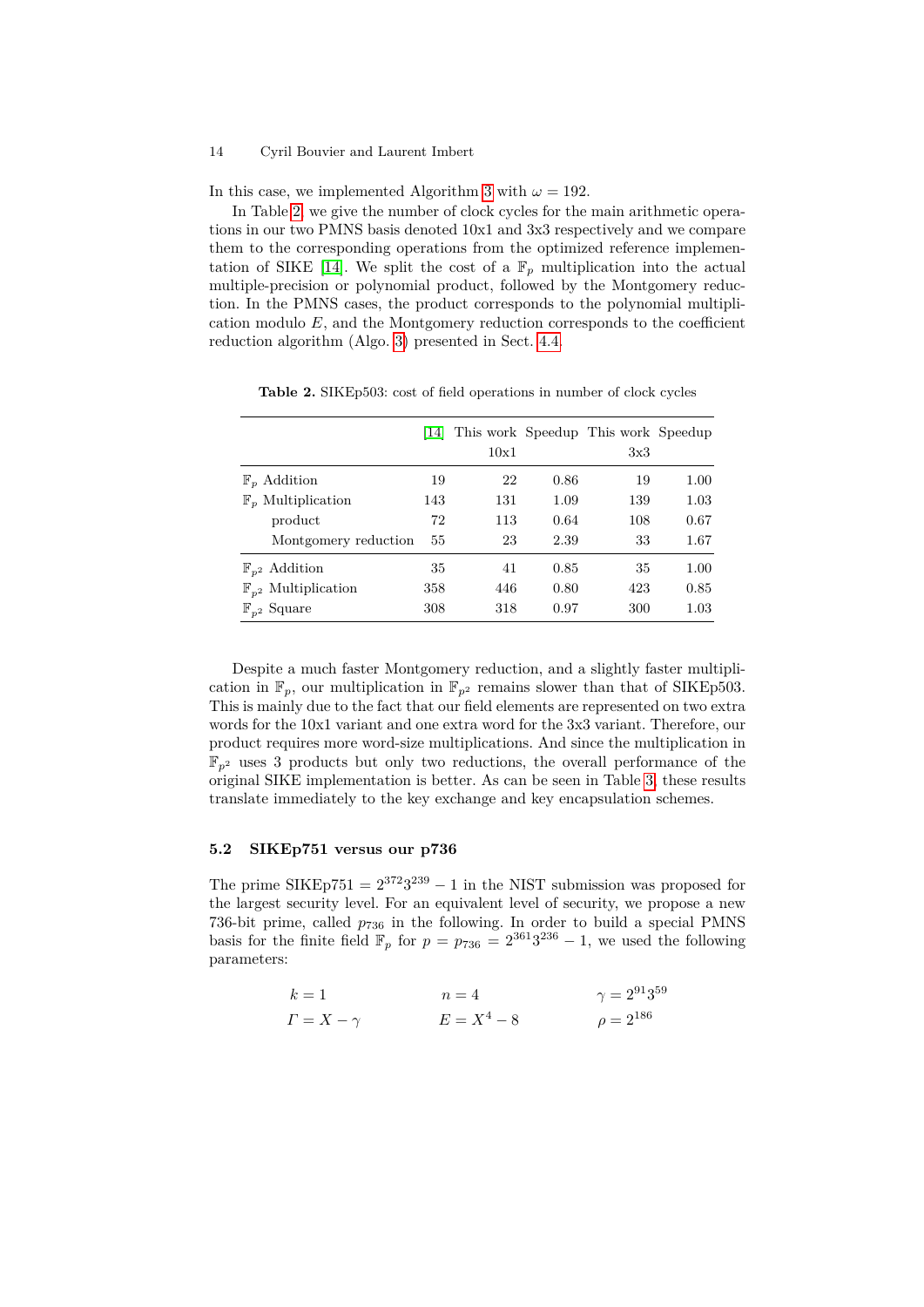|                                | 14       |          |      | This work Speedup This work Speedup |      |
|--------------------------------|----------|----------|------|-------------------------------------|------|
|                                |          | 10x1     |      | 3x3                                 |      |
| Key exchange                   |          |          |      |                                     |      |
| Alice's key generation         | 5322813  | 6584635  | 0.81 | 6188158                             | 0.86 |
| Bob's key generation           | 5927772  | 7254013  | 0.82 | 6781400                             | 0.87 |
| Alice's shared key computation | 4361263  | 5324520  | 0.82 | 4988913                             | 0.87 |
| Bob's shared key computation   | 5036883  | 6182503  | 0.81 | 5695130                             | 0.88 |
| Kem                            |          |          |      |                                     |      |
| Key generation                 | 5946153  | 7297933  | 0.81 | 6784183                             | 0.88 |
| Encapsulation                  | 9726092  | 11925016 | 0.82 | 11174206                            | 0.87 |
| Decapsulation                  | 10359163 | 12688804 | 0.82 | 11877351                            | 0.87 |

**Table 3.** SIKEp503: cost of SIDH and SIKE operations in number of clock cycles

In this case, we implemented Algorithm 3 with  $\omega = 192$ . This PMNS basis uses degree-3 polynomials and coefficients on three 64-bit words; hence a total of twelve 64-bit words, the same number of words used for the arithmetic of SIKEp751.

For this prime, we choose to use  $2^{360}$  instead of  $2^{361}$  for Alice's subgroup order, in order to be able to use only 4-isogeny in the key computation.

As for SIKEp503 above, we compared the field arithmetic operations for both SIKEp751 and our  $p_{736}$ . The results presented in Table 4 exhibit a 10% speedup for the multiplication and 29% for the square in  $\mathbb{F}_{p^2}$ . And as a consequence, a  $1.17\times$  speedup factor for the key exchange and key encapsulation schemes (see Table 5).

|                                   | 141                   | This work Speedup |      |
|-----------------------------------|-----------------------|-------------------|------|
|                                   | SIKE <sub>p</sub> 751 | $p_{736}$         |      |
| $\mathbb{F}_n$ Addition           | 29                    | 22                | 1.32 |
| $\mathbb{F}_p$ Multiplication     | 274                   | 198               | 1.38 |
| product                           | 140                   | 162               | 0.86 |
| Montgomery reduction              | 106                   | 39                | 2.72 |
| $\mathbb{F}_{p^2}$ Addition       | 54                    | 40                | 1.35 |
| $\mathbb{F}_{p^2}$ Multiplication | 693                   | 631               | 1.10 |
| $\mathbb{F}_{p^2}$ Square         | 559                   | 435               | 1.29 |

**Table 4.**  $p_{736}$  and SIKEp751: cost of field operations in number of clock cycles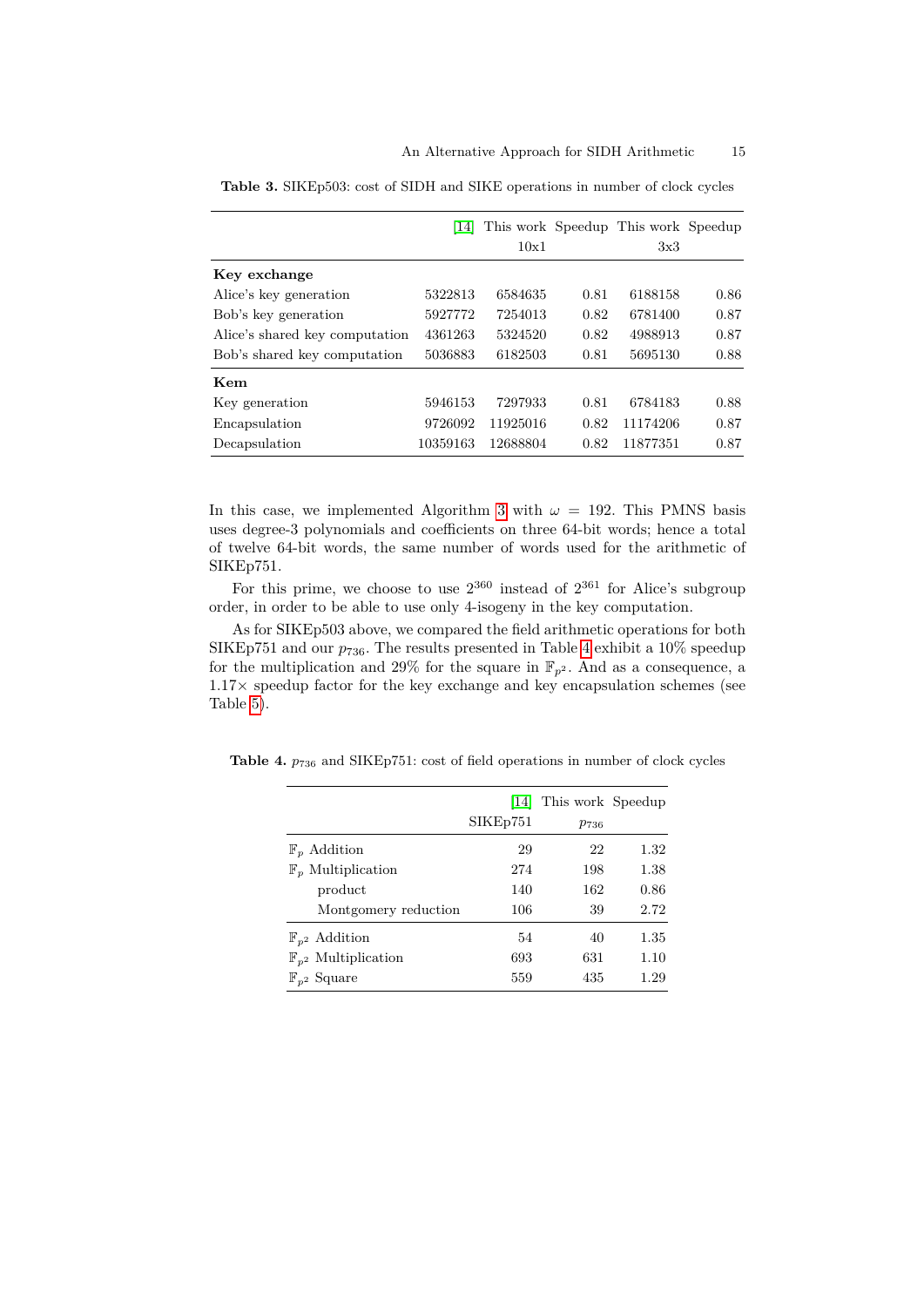|                                | 14       | This work Speedup |      |
|--------------------------------|----------|-------------------|------|
|                                | SIKEp751 | $p_{736}$         |      |
| Key exchange                   |          |                   |      |
| Alice's key generation         | 15836023 | 13625479          | 1.16 |
| Bob's key generation           | 17945236 | 15609183          | 1.15 |
| Alice's shared key computation | 13040542 | 11140436          | 1.17 |
| Bob's shared key computation   | 15368807 | 13326150          | 1.15 |
| Kem                            |          |                   |      |
| Key generation                 | 17975299 | 15609821          | 1.15 |
| Encapsulation                  | 28849145 | 24735564          | 1.17 |
| Decapsulation                  | 31317267 | 26879415          | 1.17 |

**Table 5.**  $p_{736}$  and SIKEp751: cost of SIDH and SIKE operations in number of clock cycles

## **6 Conclusions**

We presented new algorithms to perform the arithmetic for primes used in the context of SIDH. These algorithms uses a polynomial representation of the field elements based on the existing Polynomial Modular Number System. We proposed new techniques to control the size of the coefficients of those polynomial representations which are particularly effective for the primes used in the context of SIDH.

We show that our new approach is competitive with the optimized implementation accompanying the SIKE submission to the NIST post-quantum standardization process. For the largest security level, we proposed a new prime that offers a 1*.*17× speedup compared to SIKEp751.

As seen for SIKEp503, different PMNS basis can be constructed for a given prime. Playing with the polynomial degree and the coefficient's sizes offers many optimization options for implementing the field arithmetic operations that should be further investigated. Moreover, as explained in Example 8, PMNS can handle elements of  $\mathbb{F}_{p^2}$  directly. This nice feature could make it possible to consider primes for SIDH that are congruent to 1 (mod 4). But, for SIDH primes of the form  $p = c \cdot 2^{e_2} \cdot 3^{e_3} + 1$ , square roots of integers of the form  $\pm 2^{a}3^{b}$  always exist in  $\mathbb{F}_p$ , which prevents us from using a  $\gamma^k$  of this form in Definition 5 to build a special PMNS basis for SIDH directly for  $\mathbb{F}_{p^2}$  in this case. However, we believe that extra improvements and more primes of interest for SIDH are at hand.

## **Acknowledgements**

In the submitted version of this work, the Montgomery-like coefficient reduction algorithm was presented as an original contribution. We are most grateful to Pas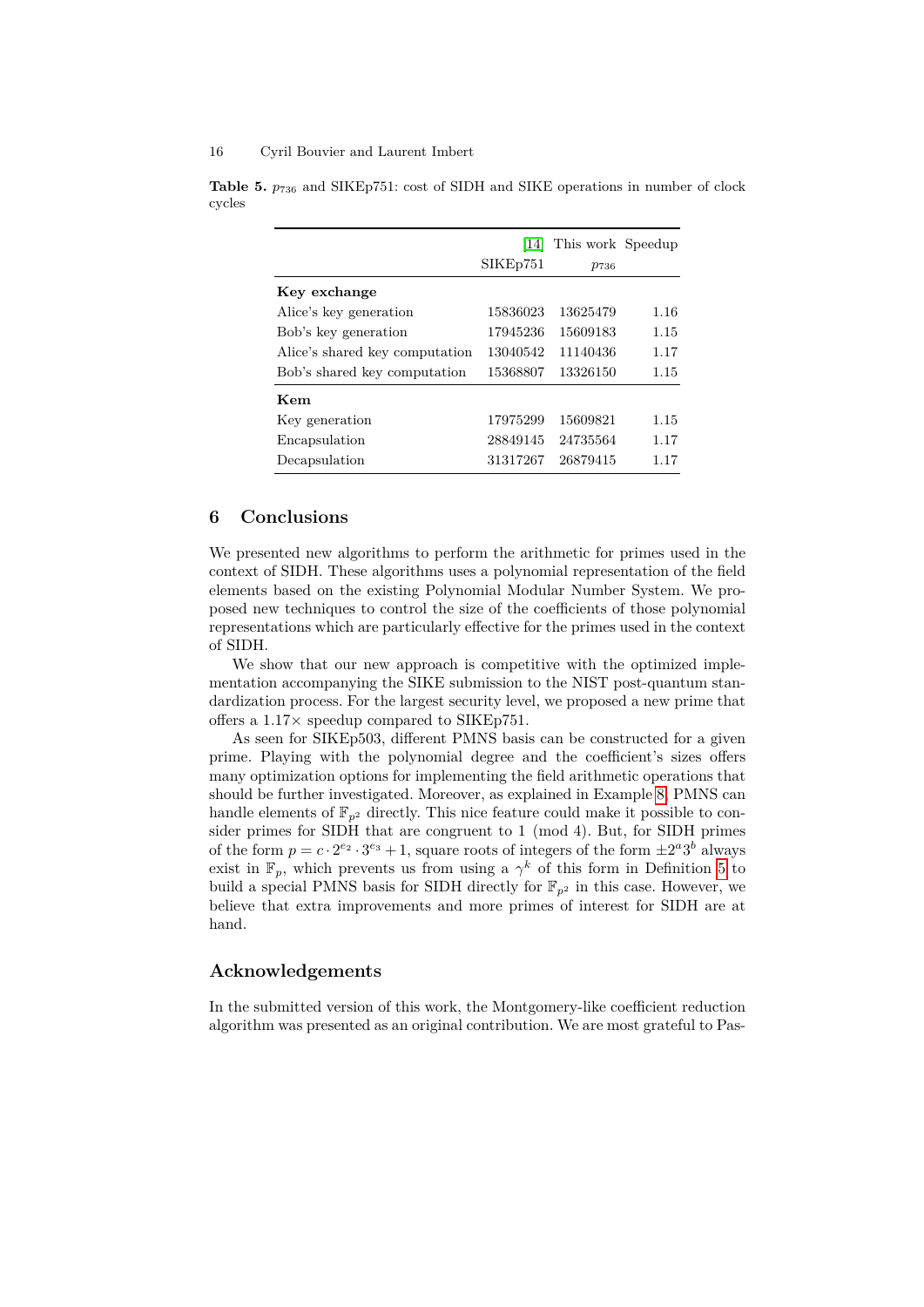cal Véron who pointed out Christophe Nègre and Thomas Plantard's paper [16] that actually contains the original algorithm.

This work was supported by the French *Agence Nationale de la Recherche, projet CIAO (ANR-19-CE48-0008).*

## **References**

- 1. Alagic, G., et al.: Status report on the second round of the NIST post-quantum cryptography standardization process. Tech. Rep. NISTIR 8309, National Institute of Standards and Technology, U.S. Department of Commerce (July 2020). <https://doi.org/10.6028/NIST.IR.8309>
- 2. Bajard, J.C., Imbert, L., Plantard, T.: Arithmetic operations in the polynomial modular number system. In: Proceedings of the 17th IEEE Symposium on Computer Arithmetic, ARITH17. pp. 206–213. IEEE Computer Society (2005). <https://doi.org/10.1109/ARITH.2005.11>
- 3. Bajard, J.C., Marrez, J., Plantard, T., Véron, P.: On polynomial modular number systems over Z*/p*Z (Jun 2020), [https://hal.sorbonne-universite.fr/hal-](https://hal.sorbonne-universite.fr/hal-02883341)[02883341](https://hal.sorbonne-universite.fr/hal-02883341), working paper or preprint
- 4. Bos, J.W., Friedberger, S.: Faster modular arithmetic for isogeny-based crypto on embedded devices. J. Cryptogr. Eng. **10**(2), 97–109 (2020). [https://doi.org/10.1007/s13389-019-00214-6,](https://doi.org/10.1007/s13389-019-00214-6) [https://doi.org/10.1007/s13389-](https://doi.org/10.1007/s13389-019-00214-6) [019-00214-6](https://doi.org/10.1007/s13389-019-00214-6)
- 5. Buchanan, W., Woodward, A.: Will quantum computers be the end of public key encryption? Journal of Cyber Security Technology **1**(1), 1–22 (2017). <https://doi.org/10.1080/23742917.2016.1226650>
- 6. Costello, C.: Supersingular isogeny key exchange for beginners. In: Paterson, K.G., Stebila, D. (eds.) Selected Areas in Cryptography - SAC 2019 - 26th International Conference, Waterloo, ON, Canada, August 12-16, 2019, Revised Selected Papers. Lecture Notes in Computer Science, vol. 11959, pp. 21– 50. Springer (2019). [https://doi.org/10.1007/978-3-030-38471-5\\_2,](https://doi.org/10.1007/978-3-030-38471-5_2) [https://doi.](https://doi.org/10.1007/978-3-030-38471-5_2) [org/10.1007/978-3-030-38471-5\\_2](https://doi.org/10.1007/978-3-030-38471-5_2)
- 7. Costello, C., Longa, P., Naehrig, M.: Efficient algorithms for supersingular isogeny Diffie-Hellman. In: Robshaw, M., Katz, J. (eds.) Advances in Cryptology - CRYPTO 2016 - 36th Annual International Cryptology Conference, Santa Barbara, CA, USA, August 14-18, 2016, Proceedings, Part I. Lecture Notes in Computer Science, vol. 9814, pp. 572–601. Springer (2016). [https://doi.org/10.1007/978-3-](https://doi.org/10.1007/978-3-662-53018-4_21) [662-53018-4\\_21,](https://doi.org/10.1007/978-3-662-53018-4_21) [https://doi.org/10.1007/978-3-662-53018-4\\_21](https://doi.org/10.1007/978-3-662-53018-4_21)
- 8. De Feo, L.: Mathematics of isogeny based cryptography (2017)
- 9. Faz-Hernández, A., López-Hernández, J.C., Ochoa-Jiménez, E., Rodríguez-Henríquez, F.: A faster software implementation of the supersingular isogeny diffiehellman key exchange protocol. IEEE Trans. Computers **67**(11), 1622–1636 (2018). [https://doi.org/10.1109/TC.2017.2771535,](https://doi.org/10.1109/TC.2017.2771535) [https://doi.org/10.1109/TC.2017.](https://doi.org/10.1109/TC.2017.2771535) [2771535](https://doi.org/10.1109/TC.2017.2771535)
- 10. Galbraith, S.D., Vercauteren, F.: Computational problems in supersingular elliptic curve isogenies. Cryptology ePrint Archive, Report 2017/774 (2017), [https://](https://eprint.iacr.org/2017/774) [eprint.iacr.org/2017/774](https://eprint.iacr.org/2017/774)
- 11. Jao, D., De Feo, L.: Towards quantum-resistant cryptosystems from supersingular elliptic curve isogenies. In: Yang, B. (ed.) Post-Quantum Cryptography - 4th International Workshop, PQCrypto 2011, Taipei, Taiwan, November 29 - December